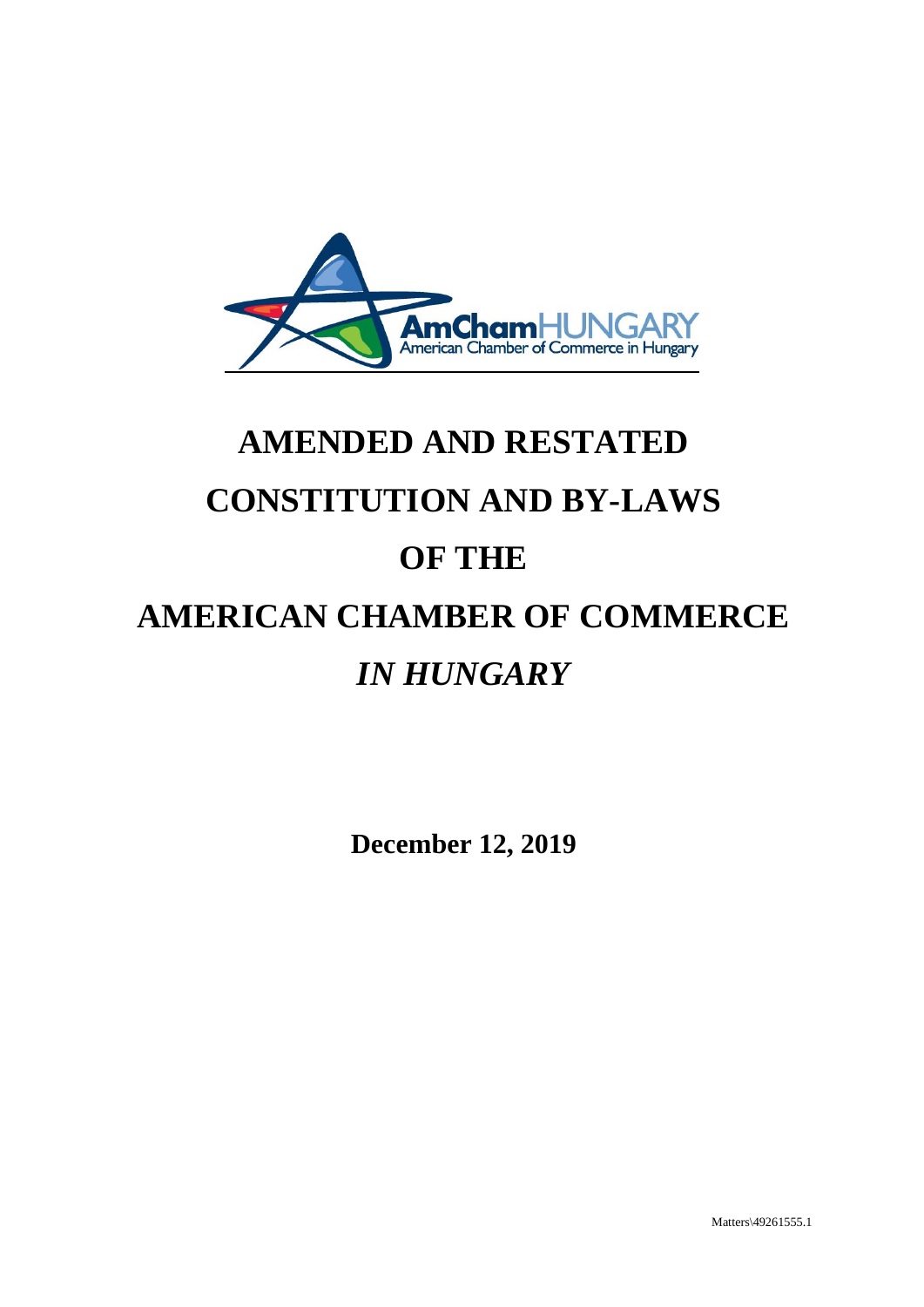# **TABLE OF CONTENTS**

|    |      | <u>Page</u> |  |  |
|----|------|-------------|--|--|
| 1. |      |             |  |  |
|    | 1.1  |             |  |  |
|    | 1.2  |             |  |  |
| 2. |      |             |  |  |
|    | 2.1  |             |  |  |
|    | 2.2  |             |  |  |
|    | 2.3  |             |  |  |
|    | 2.4  |             |  |  |
|    | 2.5  |             |  |  |
|    | 2.6  |             |  |  |
| 3. |      |             |  |  |
|    | 3.1  |             |  |  |
|    | 3.2  |             |  |  |
|    | 3.3  |             |  |  |
|    | 3.4  |             |  |  |
|    | 3.5  |             |  |  |
|    | 3.6  |             |  |  |
|    | 3.7  |             |  |  |
|    | 3.8  |             |  |  |
|    | 3.9  |             |  |  |
|    | 3.10 |             |  |  |
|    | 3.11 |             |  |  |
|    | 3.12 |             |  |  |
|    | 3.13 |             |  |  |
|    | 3.14 |             |  |  |
|    | 3.15 |             |  |  |
| 4. |      |             |  |  |
|    | 4.1  |             |  |  |
|    | 4.2  |             |  |  |
|    | 4.3  |             |  |  |
|    | 4.4  |             |  |  |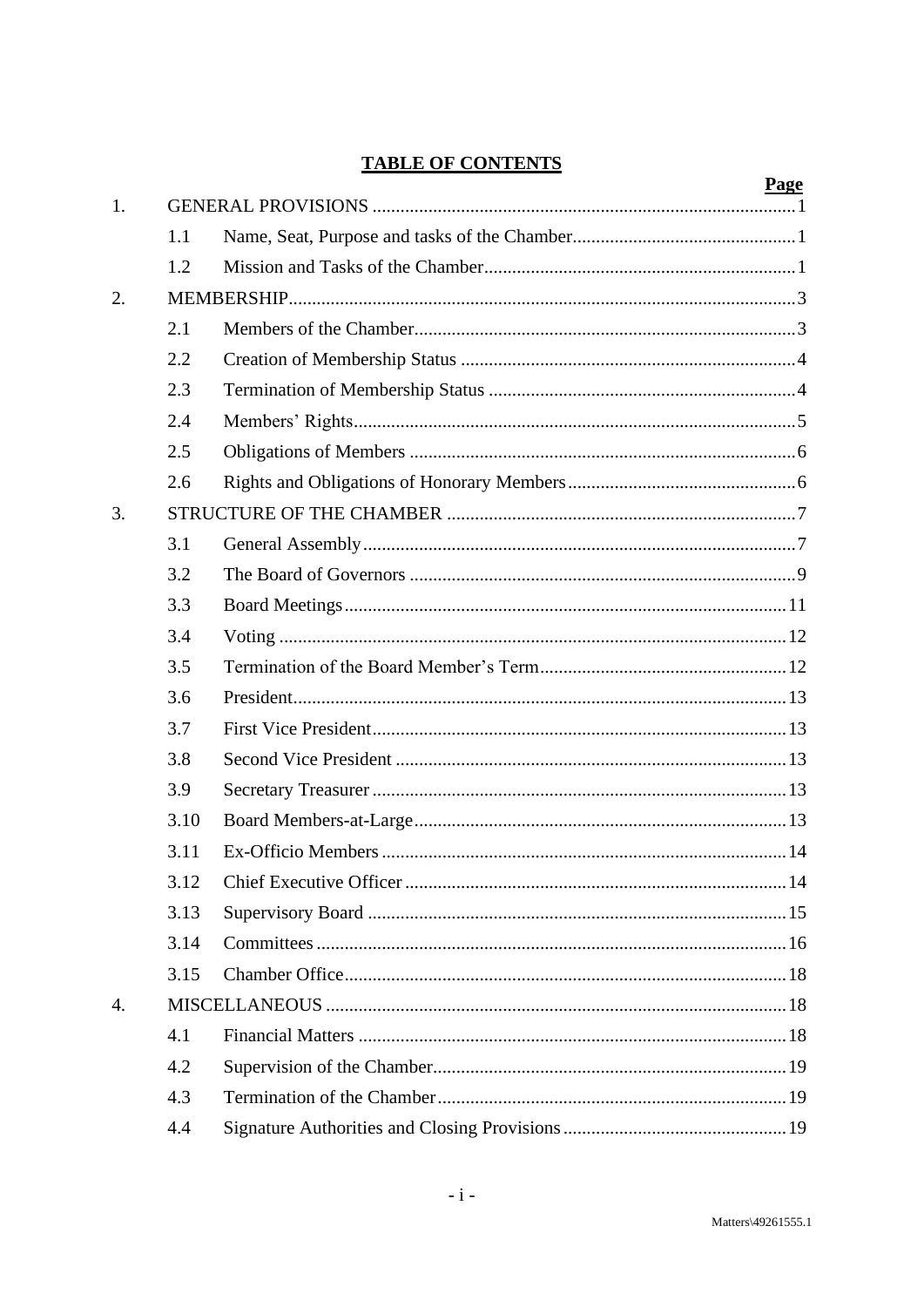## **CONSTITUTION AND BY-LAWS OF THE**

## **AMERICAN CHAMBER OF COMMERCE** *IN HUNGARY*

#### **1. GENERAL PROVISIONS**

#### **1.1 Name, Seat, Purpose and tasks of the Chamber**

- 1.1.1 The organization: American Chamber of Commerce in Hungary Short name: AmCham Hereinafter: the "**Chamber**"
- 1.1.2 Seat of the Chamber: 1051 Budapest, Szent István tér 11.
- 1.1.3 The Chamber is an independent representative body that was voluntarily established by its members. The Chamber represents the interests of its members from time to time (the "**Members**" / the "**regular Members**"). It operates independently and in cooperation with other interest representation bodies.
- 1.1.4 The Chamber is a legal entity that operates nationwide in accordance with Act V of 2013 on the civil code, as amended ("**Civil Code**"), Act CLXXV of 2011 on the right to assemble, non-profit status, and the operation and support of civil organizations ("**Civil Organizations Act**"), other related applicable laws and regulations, and pursuant to the provisions of this Constitution and By-Laws.
- 1.1.5 The Chamber's supreme body is its general assembly (the "**General Assembly**") the role and authority of which are set out in Section [3.1.](#page-8-0)
- 1.1.6 Between meetings of the General Assembly the Chamber shall be governed by its board of governors (the "**Board**") the role and authority of which are set out in Section [3.2.](#page-10-0)

#### <span id="page-2-0"></span>**1.2 Mission and Tasks of the Chamber**

- 1.2.1 The mission of the Chamber is to be the leading representative for U.S. and international business in Hungary and to promote the global competitiveness of Hungary.
- <span id="page-2-1"></span>1.2.2 In order to achieve the mission described in Section [1.2.1](#page-2-0) the Chamber shall:
	- (a) seek to foster the constant improvement of the investment climate in Hungary;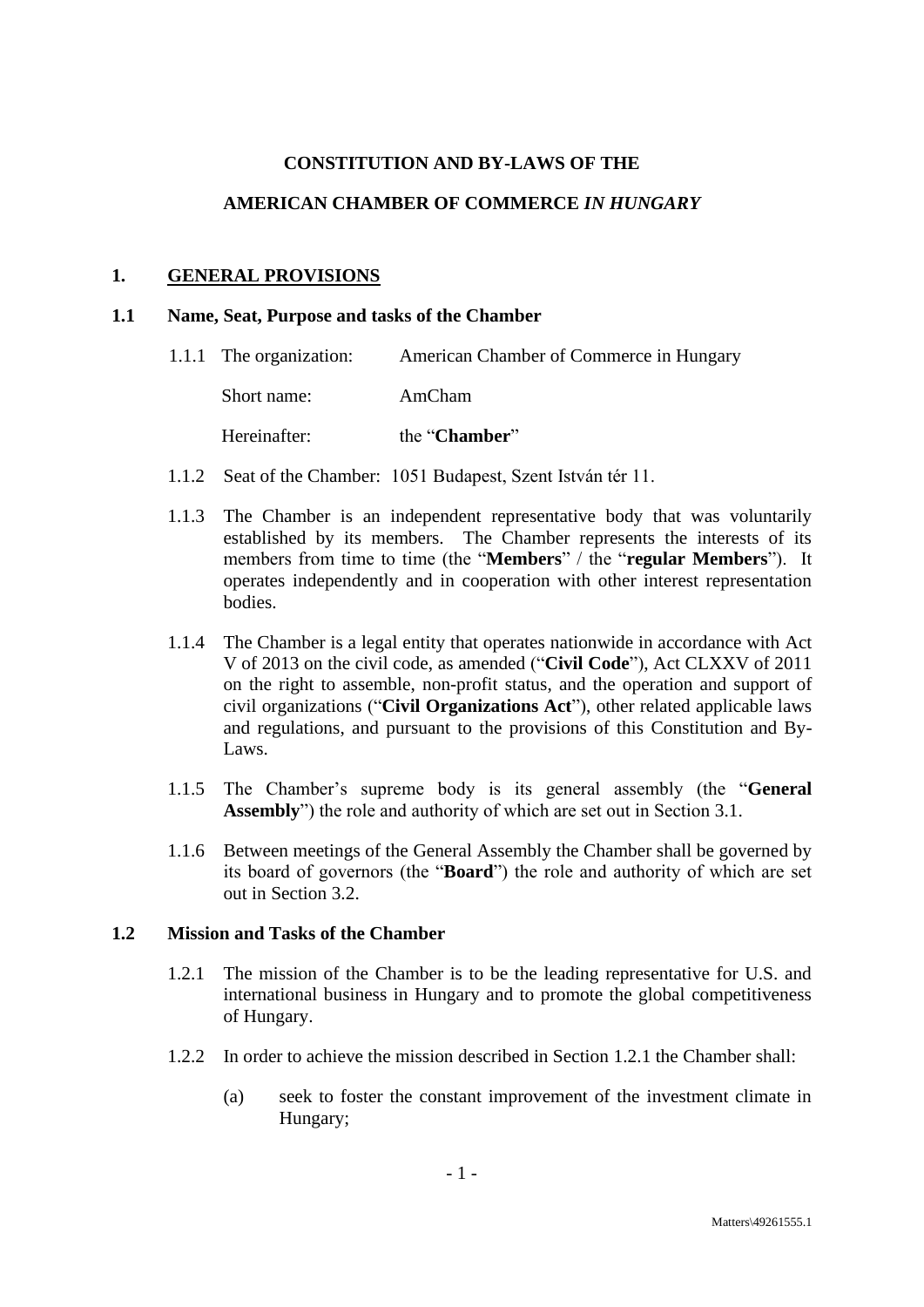- (b) based on Members' opinions, take a stand on economic policy issues relating to matters pertaining to business associations, especially government decisions;
- (c) represent and assist its entire membership and sub-groups of its membership with economic issues concerning them;
- (d) strive for constructive solutions to trade and economic problems related to Hungarian-U.S. business relations;
- (e) promote measures which benefit and protect the interests of the Members;
- (f) initiate modification or termination of laws needlessly impeding the operation of business associations;
- (g) express its opinion based on the harmonized voice of the Members on issues concerning the Members' rights, interests and reputations;
- (h) publicize its standpoint on appropriate issues and provide its standpoint to relevant bodies;
- (i) maintain cordial relationships with Hungarian chambers of commerce, Hungarian Ministries, the U.S. Chamber of Commerce and other chambers of commerce and similar organizations in the United States and abroad;
- (j) seek to assure the legal and ethical conduct of business;
- (k) collect and disseminate information for the Members in order to help them become familiar with regulations that concern them;
- (l) organize presentations, roundtable discussions, seminars and public relations activities;
- (m) assist those considering or engaged in economic activity in Hungary; and
- (n) join appropriate organizations such as the U.S. Chamber of Commerce and the AmChams in Europe (ACE).
- 1.2.3 The Chamber shall implement the goals set forth in Section [1.2.2](#page-2-1) in its capacity as a nonprofit organization.
- 1.2.4 The Chamber's services shall be provided to the Members for a membership fee and other fees.
- 1.2.5 In order to implement the goals set forth in Section [1.2.2,](#page-2-1) the Chamber shall:
	- (a) organize meetings, presentations, and seminars for the Members and provide them with educational and networking opportunities;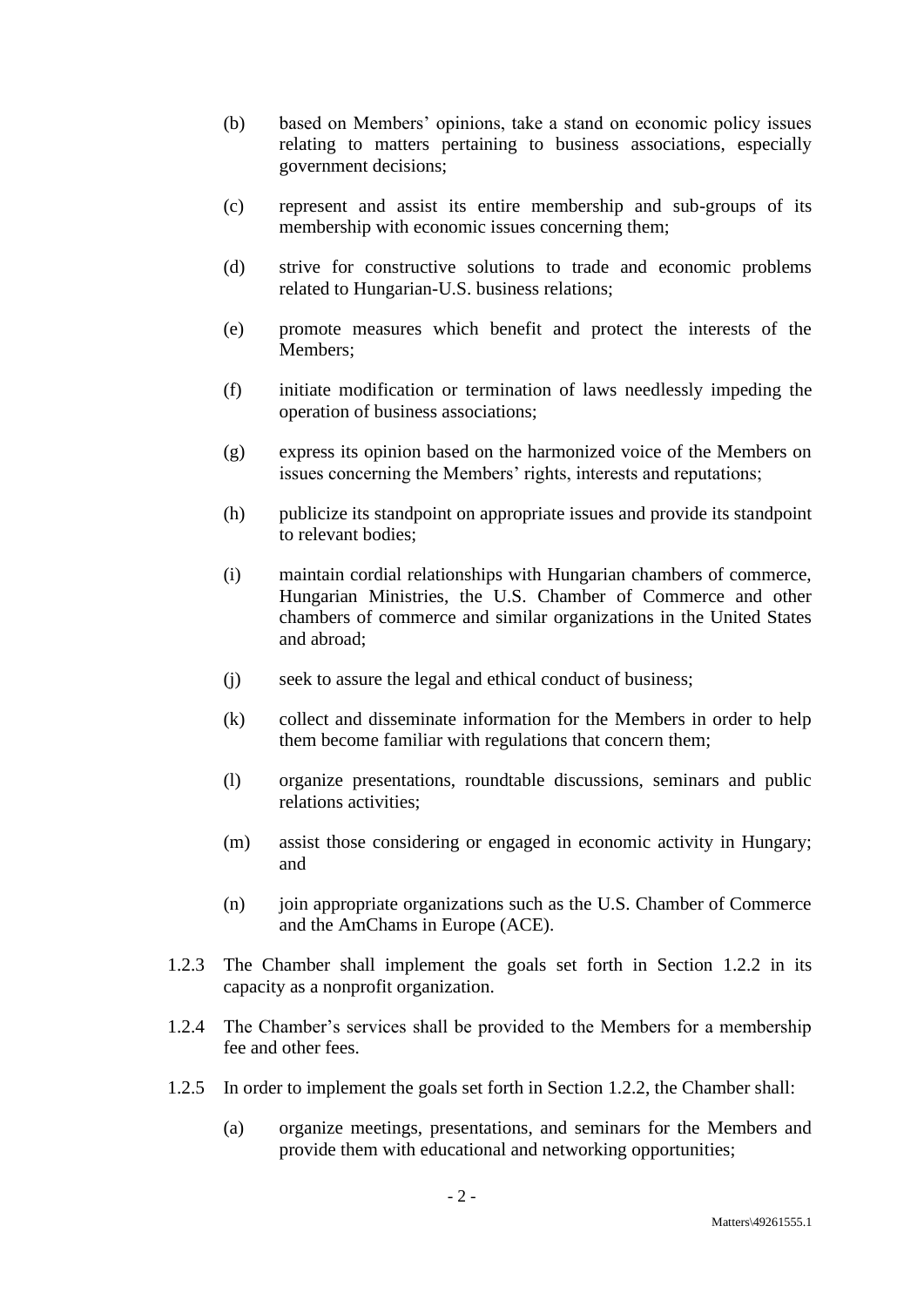- (b) prepare and distribute invitations to the Members;
- (c) distribute to the Members letters, magazines, handbooks and printed and electronic publications;
- (d) make documents and information available on the Chamber's website; and
- (e) maintain Standing Committees and Ad Hoc Committees (each as defined in Section [3.14\)](#page-17-0).

## **2. MEMBERSHIP**

#### **2.1 Members of the Chamber**

- 2.1.1 The following entities may be regular Members:
	- (a) business associations, which can be registered in Hungary or abroad;
	- (b) representative offices of foreign business associations, which can be registered in Hungary or abroad;
	- (c) branch offices of foreign business associations, which can be registered in Hungary or abroad;
	- (d) nonprofit organizations, which can be registered in Hungary or abroad; and
	- (e) *natural persons upon the invitation of the Board.*
- <span id="page-4-0"></span>2.1.2 *In addition to regular Members, the Chamber may have private individual Members who bring high prestige to the Chamber or have been prominent for their outstanding activities in favor of the Chamber ("Honorary Members"). Honorary Members shall be elected by the General Assembly in all cases. Honorary Members shall be entitled to use the title "Honorary Member". Honorary Members shall have the right to withdraw from their honorary membership position in accordance with Section [2.3.2.](#page-6-0) Such right may be exercised by the Honorary Members at any time. If an Honorary Member wishes to vote at the General Assembly or run for a position on the Board or the Supervisory Board, such Honorary Member shall withdraw from his or her honorary membership position before announcing his or her intention to vote or run for such positions and the Board shall invite such private individual to become a regular Member of the Chamber in accordance with Section [2.1.1\(e\).](#page-4-0) If all conditions set out in Section [2.2.1](#page-5-0) are met, the Board shall admit the applicant without delay so as to enable the candidate to exercise its voting right and/or to run for the respective position. Honorary Members thus becoming regular Members shall enjoy the same rights and shall be subject to the same obligations as any other regular Member of the Chamber. If an Honorary Member fails to be elected or his or her term at the Board or the Supervisory Board terminates for reasons set out in Section [3.5.1](#page-13-0) or decides to terminate his or her regular membership for any other reason, such Honorary*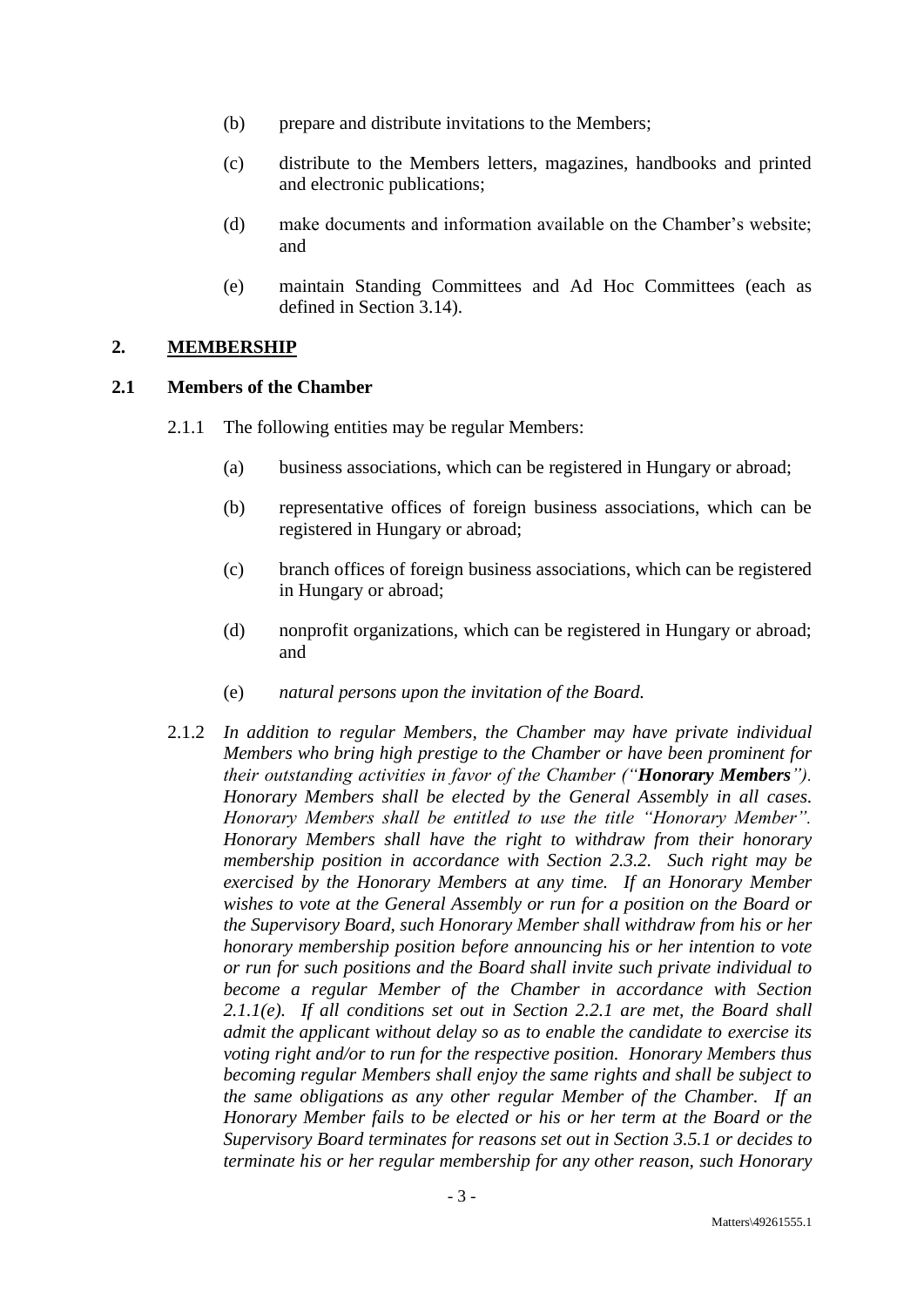*Member shall have the right to withdraw from his or her regular membership and initiate the restoration of his or her honorary membership by requesting that a voting is held by the General Assembly on his or her reelection as Honorary Member of the Chamber.* 

2.1.3 The Board shall be entitled to admit nonprofit organizations as Members and permit such organizations to pay the lowest membership dues then required of any of the Members. The Board shall use its discretion in determining qualification for non-profit organization status under this Section and registration of any organization as a non-profit organization either in Hungary or abroad will be taken into account in such a determination.

# <span id="page-5-0"></span>**2.2 Creation of Membership Status**

- 2.2.1 In order to be considered for membership in the Chamber, a potential Member shall:
	- (a) complete an application form provided by the Chamber and return the completed form to the Chamber Office (as defined in Section [3.15\)](#page-19-0);
	- (b) sign a statement accepting this Constitution and By-Laws;
	- (c) sign a statement that states that it has read the Chamber's code of ethics and business conduct, and conflict of interest policy (provided that such code/policy has been approved by the Board); and
	- (d) provide to the Chamber recommendations in favor of its membership written by two current Members.
- 2.2.2 *Applications for membership in the Chamber shall be decided by the Board.*
- 2.2.3 *If a membership application is rejected, then the applicant may, within 15 days of receipt of such decision, lodge an appeal to the General Assembly. The General Assembly shall pass a resolution on the appeal at the next meeting.*
- 2.2.4 Membership in the Chamber shall begin with payment of the membership dues and shall be renewable on a yearly basis upon payment of applicable membership dues.

## **2.3 Termination of Membership Status**

- 2.3.1 A Member's membership in the Chamber shall be deemed terminated if the Member:
	- (a) provides notice to the Chamber that it is withdrawing as a Member in accordance with the provisions of Section [2.3.2;](#page-6-0)
	- (b) in the case of a Member which was a business association, such business association no longer has the status of a legal person;
	- (c) in the case of a Member who is a natural person, such natural person passes away;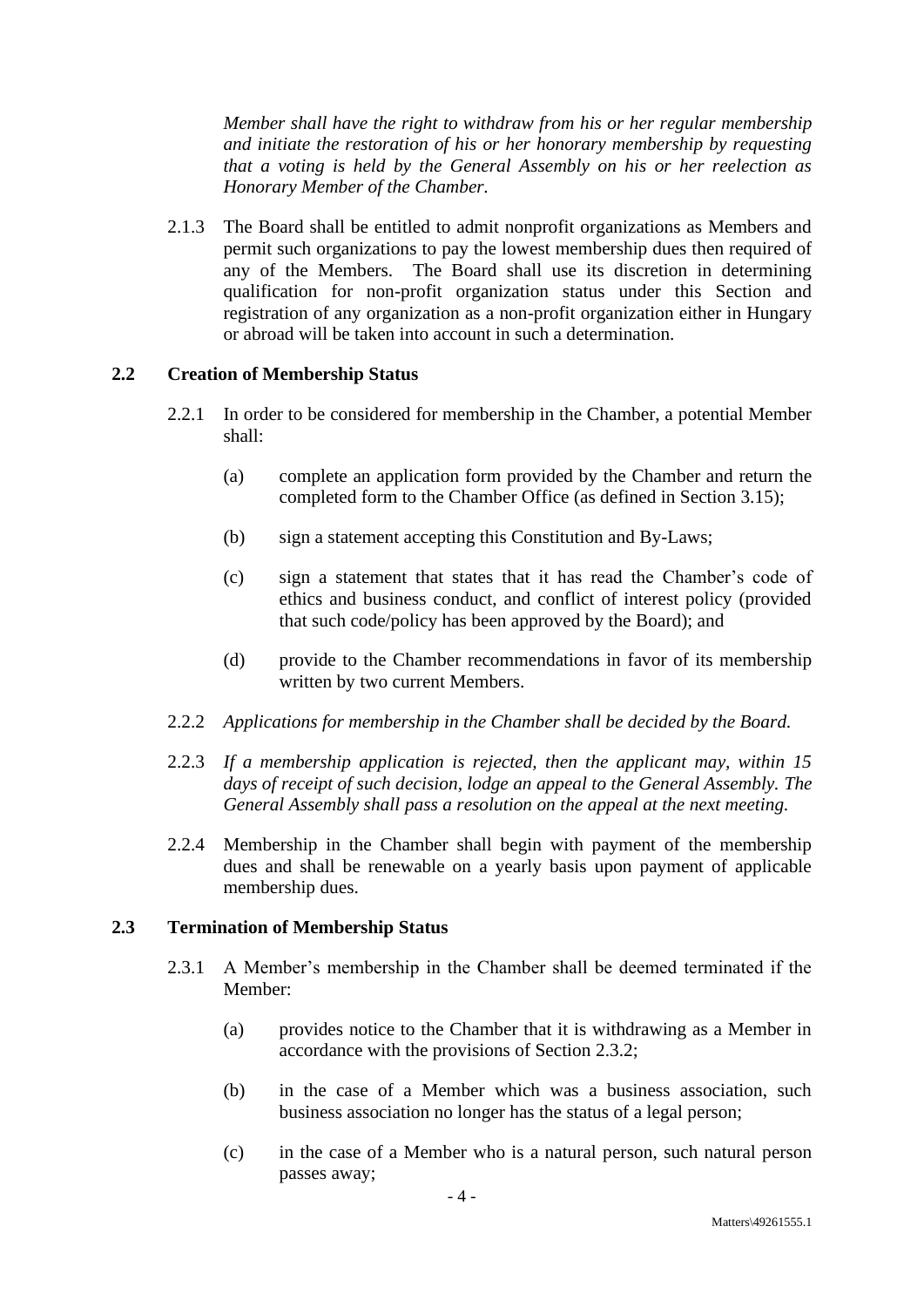- (d) is expelled by the Board from the Chamber in accordance with the provisions of Section [2.3.3;](#page-6-1) or
- (e) *does not pay membership fees within 90 days of the date when such fees are due and fails to pay the membership fees within the cure period from the receipt of a written notification duly sent in accordance with the Chamber's internal policies.*
- <span id="page-6-0"></span>2.3.2 If a Member intends to withdraw as a Member, it shall send a written notice to the Chief Executive Officer (as defined in Section [3.12.1\)](#page-15-0) of its intention to withdraw as a Member. Any such notice must be sent at least one month before such Member's membership fee is due, otherwise such Member shall be liable for its membership dues notwithstanding its notice of its intention to withdraw as a Member.
- <span id="page-6-1"></span>2.3.3 *The Board shall have the right to expel a Member for a material violation of the Constitution and By-Laws of the Chamber or for dishonorable or immoral conduct that endangers the Chamber's goals or reputation. The Member that the Board intends to expel shall be invited to the Board meeting resolving on the expulsion. The invitation shall be in writing and shall be sent to the Member's registered address by registered post or courier service. The invitation is deemed to have been delivered at the time of delivery or three working days after the date of the second attempted delivery in the event of an unsuccessful delivery. The invitation shall include, in addition to the date, time and venue of the Board meeting, a warning that the absence of the Member will not prevent the holding of such Board meeting and the passing of a resolution on the expulsion. At the Board meeting resolving on the expulsion, the Member shall be given reasonable time to present its case and defense. The Board shall resolve on the expulsion by a 2/3 majority of the votes of the Board Members present. The President may order a vote by secret ballot. The resolution of the Board on the expulsion of a Member shall be in writing and shall contain:*
	- *(i) a reasonably detailed justification,*
	- *(ii) a description of the facts serving as grounds for the expulsion and all related evidence, and*
	- *(iii) a reference to the provisions of the Civil Code regulating the possibility of initiating judicial review proceedings against such resolution.*

*The resolution of the Board on the expulsion shall be delivered to the Member in the same manner as the invitation to the Board meeting resolving on the expulsion. The Board resolution on the expulsion shall be conclusive and binding on all parties. At any time following the second anniversary of a Member's expulsion from the Chamber, a Member may reapply for membership in the Chamber.*

# **2.4 Members' Rights**

2.4.1 Each Member has the right to: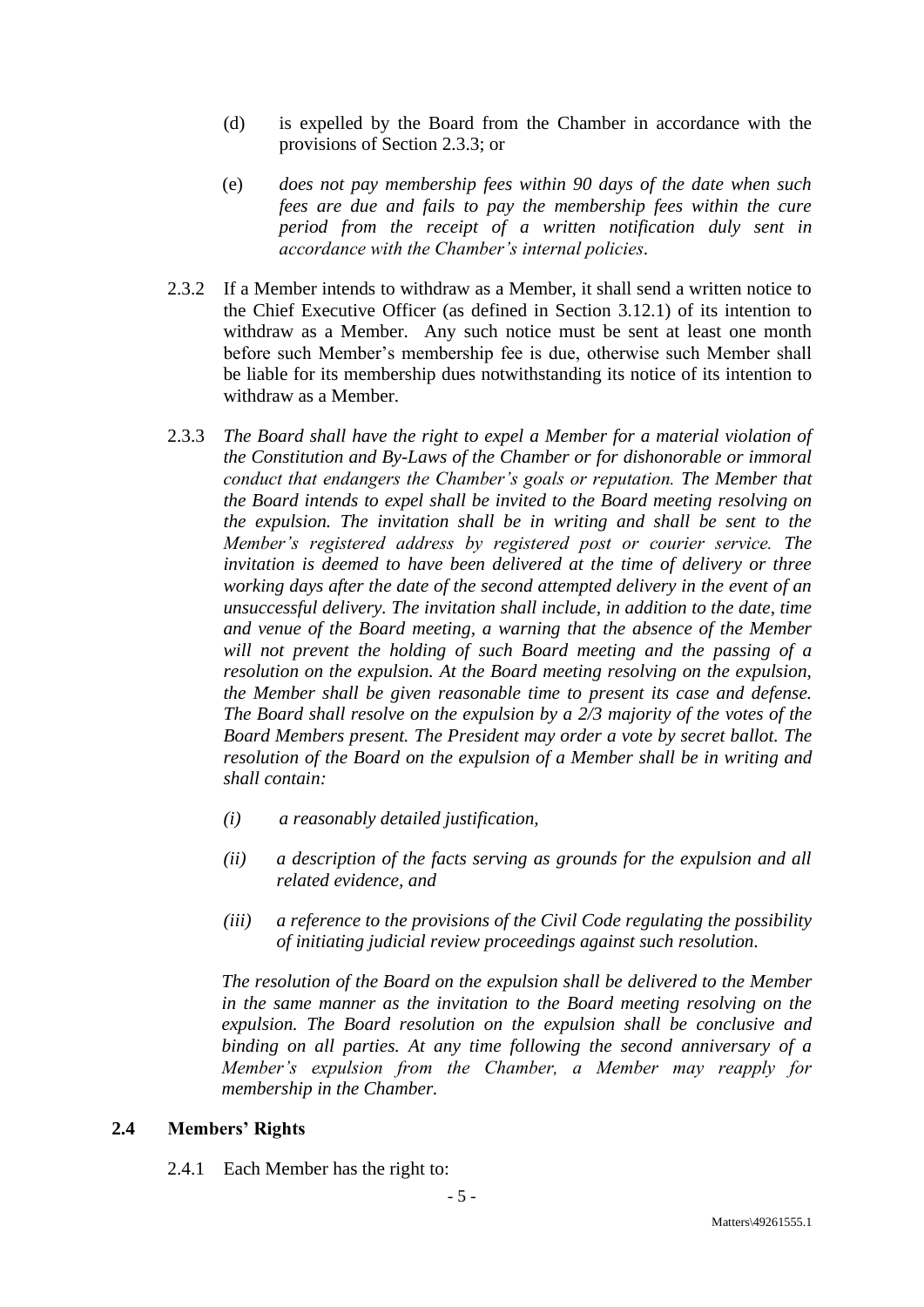- (a) participate in the Chamber's activities and those of its Committees;
- (b) vote at the General Assembly;
- (c) stand for elective office in the Chamber pursuant to the requirements of Section [3.2](#page-10-0) and/or in the case of legal entity Member, delegate an officer or employee to stand for such office;
- (d) receive information on the Chamber's activities on a regular basis;
- (e) make suggestions to the Chamber;
- (f) use the Chamber's services upon payment of appropriate compensation as determined by the Chamber; and
- (g) indicate its status as a Member on its stationery and letterhead in the way regulated by the Chamber.
- 2.4.2 Members who are entitled to vote at a General Assembly and are not able to attend a General Assembly may exercise their voting rights at the General Assembly by proxy. However, they cannot exercise their voting rights by submitting votes using absentee voting ballots. Proxy rights shall be properly documented as determined by the Elections Committee (as defined in Section  $3.14.2(a)$ ).

# **2.5 Obligations of Members**

Each Member is obligated to:

- (a) support the Chamber's goals;
- (b) respect the Constitution and By-Laws;
- (c) act in an ethical manner;
- (d) upon volunteering to assist the Chamber, such as through participation in a Committee, meet the responsibilities associated with such action; and
- (e) pay the membership fee when due.

## **2.6 Rights and Obligations of Honorary Members**

Rights and obligations of Honorary Members are the same as those of other Members except:

- (a) Honorary Members shall not be entitled to vote at the General Assembly;
- (b) Honorary Members shall not be obliged to pay membership fees; and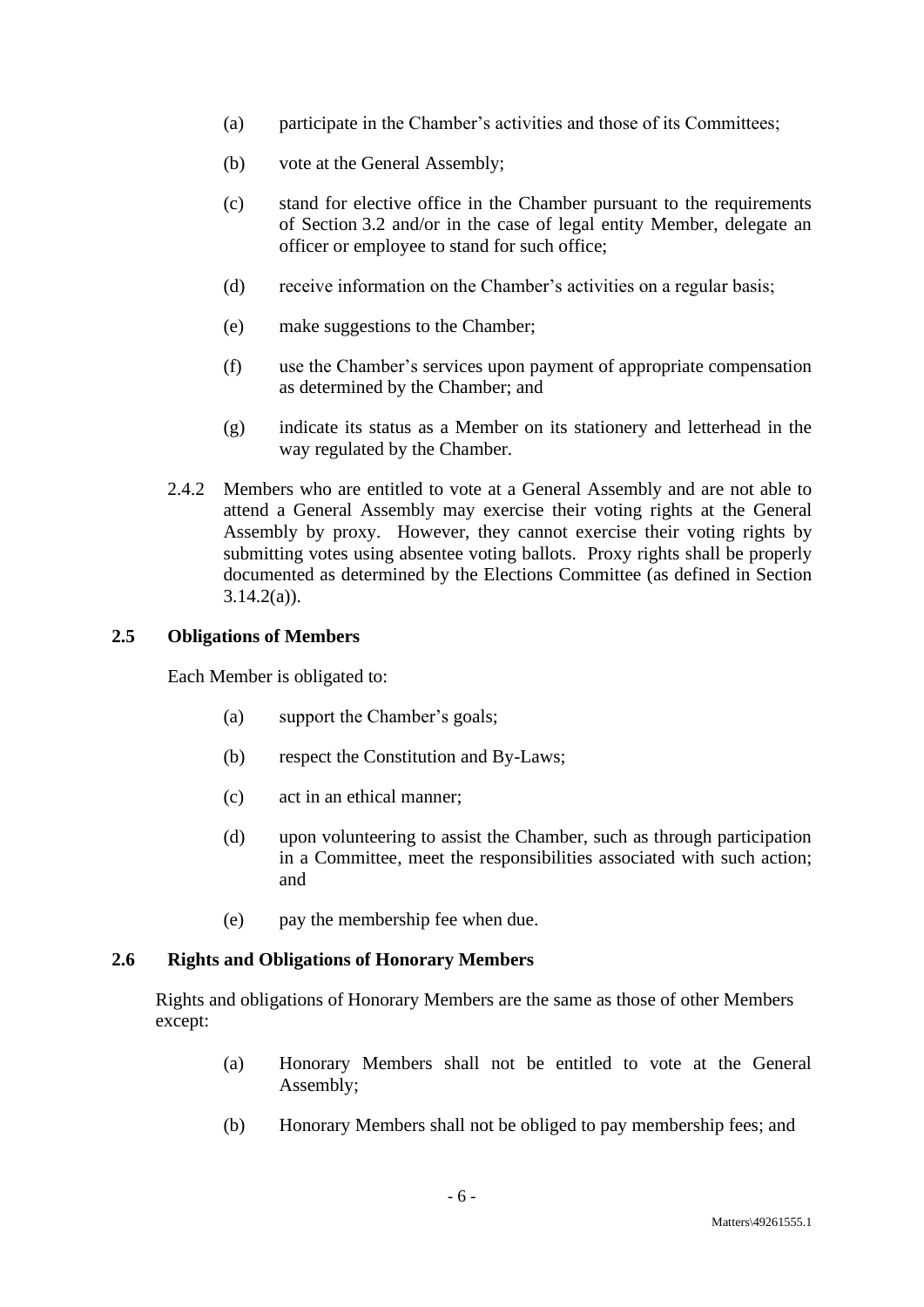(c) *Honorary Members shall not be Board Members or members of the Supervisory Board*.

## **3. STRUCTURE OF THE CHAMBER**

### <span id="page-8-0"></span>**3.1 General Assembly**

- 3.1.1 All Members shall be entitled to participate in the General Assembly.
- 3.1.2 The General Assembly's exclusive jurisdiction is as follows:
	- (a) establishing and modifying the Constitution and By-Laws;
	- (b) electing and recalling the President, First Vice President (as defined in Section [3.7\)](#page-14-0), Second Vice President (as defined in Section [3.8.1\)](#page-14-1), Secretary Treasurer (as defined in Section [3.9\)](#page-14-2) and Board Members-at-Large; and
	- (c) accepting reports from the President, the Secretary Treasurer and the Chief Executive Officer given at a General Assembly meeting.
- 3.1.3 The annual financial statements of the Chamber shall be prepared in accordance with Act C of 2000, as amended on accounting and shall be deposited and made public in accordance with the provisions of the Civil Organizations Act. The General Assembly may delegate the authority to approve the annual financial statements of the Chamber to the Board.
- 3.1.4 *The General Assembly may be convened as circumstances require, but must be convened at least once a year.*
- 3.1.5 The President is responsible for convening the General Assembly. The President must convene a General Assembly if:
	- (a) it is initiated by the Secretary Treasurer;
	- (b) it is initiated by the Board;
	- (c) it is ordered by a decision of a court; or
	- (d) it is requested in writing by one tenth of the Members.
- 3.1.6 An invitation to a General Assembly signed by the President shall be sent out to all Members at least 30 calendar days prior to such General Assembly. Such invitation shall indicate the date, starting time, place and agenda of such General Assembly. This invitation shall contain a statement providing that "voting ballots" for the elections to the Board and the Supervisory Board will be available for Members with voting rights up to the beginning of the elections procedure, that is, the moment at which the chairperson of the meeting at which the elections are held declares that the meeting has reached the agenda item under which the elections are held. Members who wish to obtain a voting ballot at the General Assembly must therefore arrive at the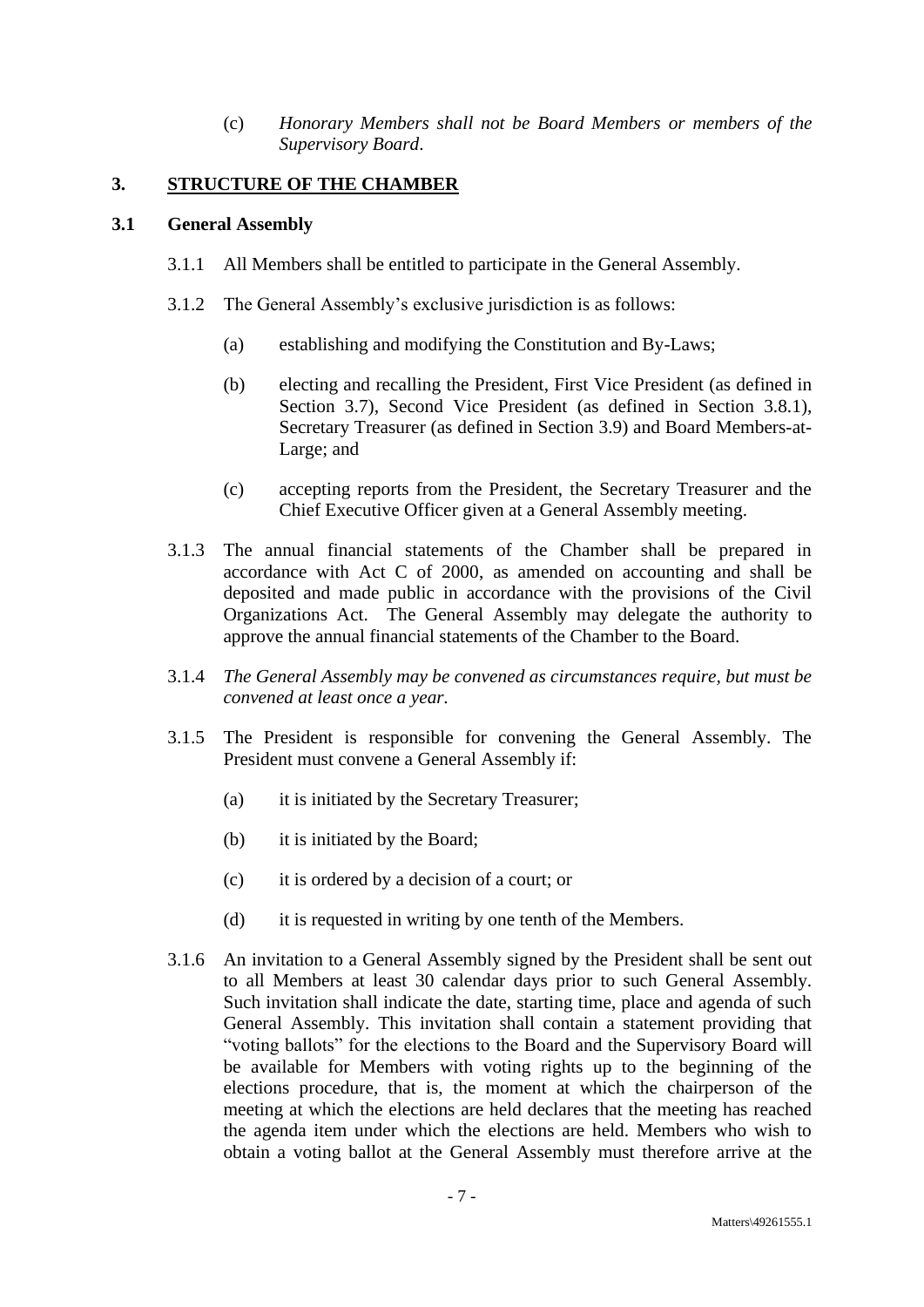place of the General Assembly prior to the beginning of the election procedure.

- 3.1.7 Any Member may propose issues for consideration for a General Assembly by submitting such issues to the Chamber Office no later than 15 calendar days prior to such General Assembly. The agenda of each General Assembly will be decided by the Board. The Board shall place on the agenda of the General Assembly any issue proposed by a member that is supported in writing by 10% of the Members. If, as a result of receipt by the Chamber Office of such a proposal, the agenda of the General Assembly shall differ from that which was sent 30 calendar days prior to a General Assembly, then the modified agenda shall be sent to the Members at least five calendar days prior to such General Assembly.
- 3.1.8 A General Assembly shall have a quorum if 20% of the Members who are entitled to vote at the General Assembly are present. If the General Assembly does not have a quorum, another General Assembly can be called by the President no earlier than 30 minutes and no later than 30 days after the original General Assembly with the same agenda as the original General Assembly, and such second General Assembly shall be entitled to make resolutions by simple majority of those Members which are present at such second General Assembly if the possibility for such second General Assembly was communicated to the members in the invitation to the original General Assembly.
- 3.1.9 Resolutions of the General Assembly shall be made with a simple majority vote of Members present thereat.
- 3.1.10 *Resolutions of the General Assembly shall be made by secret or open vote, as determined by the chairperson of the General Assembly, provided, however, that elections for all Board and Supervisory Board positions shall be by secret vote.*
- 3.1.11 The chairperson of the General Assembly shall be elected by the General Assembly. The Chief Executive Officer shall act as co-chairperson of the General Assembly.
- 3.1.12 *Minutes shall be prepared for each General Assembly. The Chief Executive Officer shall propose a candidate to be the chairperson and a candidate to be the keeper of the minutes of the General Assembly. The General Assembly will elect the chairperson and the keeper of the minutes of the General Assembly by a simple majority vote. The minutes shall contain the list of attendees, the agenda, proposals from the floor, summary of speeches and presentations, resolutions passed, and the winners of the elections to the Board and the Supervisory Board. All written documentation submitted to the General Assembly shall be attached to the minutes.*
- 3.1.13 The minutes shall be signed by the chairperson of the General Assembly, the co-chairperson of the General Assembly and the keeper of the minutes. Minutes of all General Assemblies shall be kept in the Chamber Office and shall be open for inspection by any Member.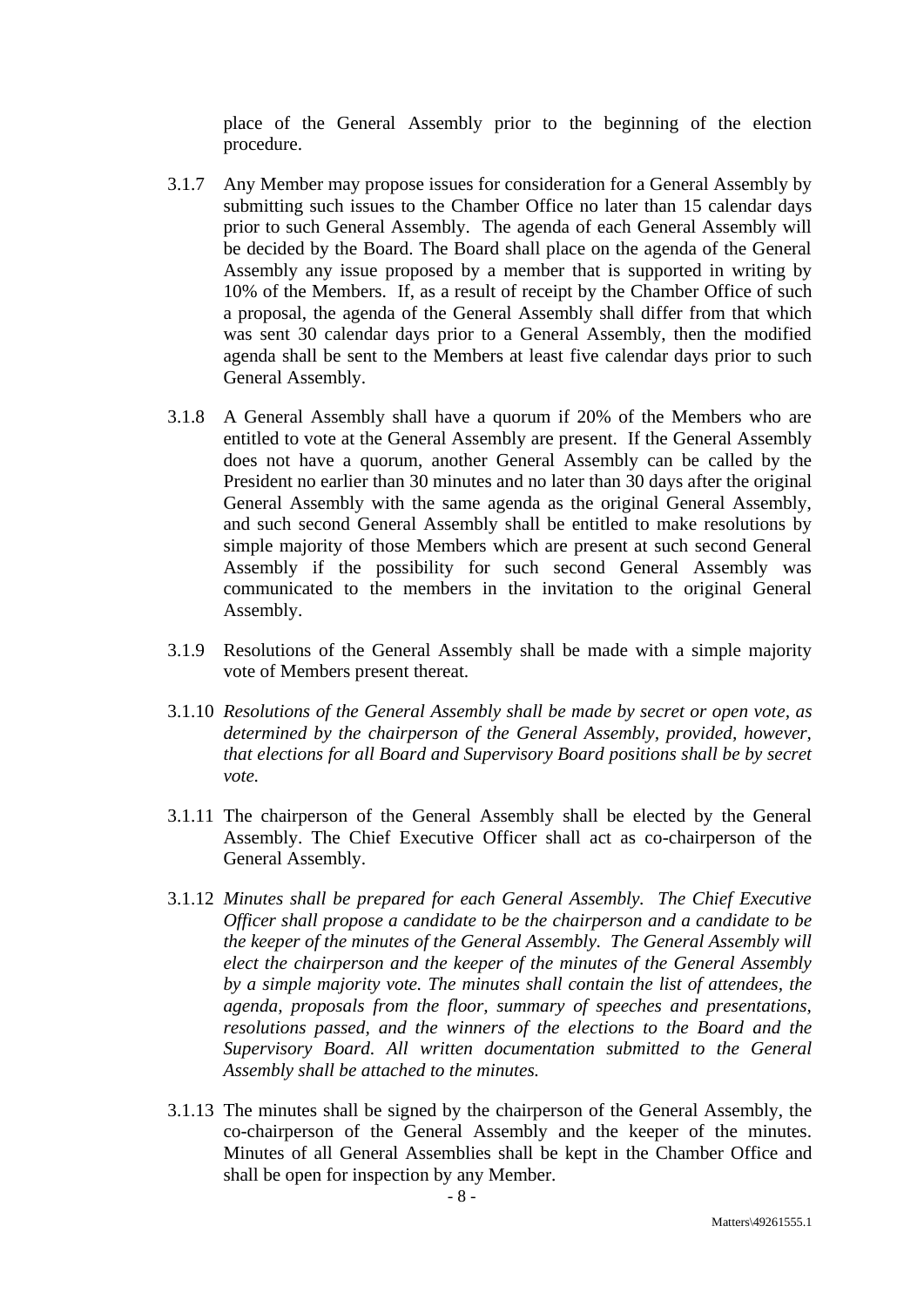- 3.1.14 Each Member has the right to vote at the General Assembly except for Honorary Members and Members that have not paid their dues in full.
- <span id="page-10-6"></span>3.1.15 *At the General Assembly, before the elections for Board and Supervisory Board positions take place, a vote counting committee (the "Vote Counting Committee") shall be elected. Members of the Vote Counting Committee shall be elected by open majority vote of Members present and entitled to vote at the General Assembly. The Committee shall have three members. The three members of the Vote Counting Committee shall elect the chairperson of the Vote Counting Committee or, if they cannot elect a chairperson among themselves, one of them shall be appointed chairperson by the President. The Vote Counting Committee shall count the votes for the Board and the Supervisory Board positions. After counting all the votes for a Board or a Supervisory Board position (made personally or by proxy at the General Assembly), the chairperson of the Vote Counting Committee shall announce the winners of the Board election and the Supervisory Board election.*

#### <span id="page-10-0"></span>**3.2 The Board of Governors**

- 3.2.1 Between General Assemblies the Board shall govern the Chamber. Members of the Board must be a Member of the Chamber or an officer or employee of a Member throughout their entire term of office.
- <span id="page-10-4"></span><span id="page-10-3"></span><span id="page-10-2"></span><span id="page-10-1"></span>3.2.2 The members of the Board (the "**Board Members**") shall be:
	- (a) the President (as defined in Section [3.6.1\)](#page-14-3);
	- (b) the First Vice President (as defined in Section [3.7\)](#page-14-0);
	- (c) the Second Vice President (as defined in Section [3.8.1\)](#page-14-1);
	- (d) the Secretary Treasurer (as defined in Section [3.9\)](#page-14-2);
	- (e) seven Board Members-at-Large (as defined in Section [3.10\)](#page-14-4);
	- (f) Ex-Officio Members (as defined in Section [3.11.1\)](#page-15-1); and
	- (g) the Chief Executive Officer (as defined in Section [3.12.1\)](#page-15-0).
- 3.2.3 Ex-Officio Members and the Chief Executive Officer do not have the right to vote in the decisions made by the Board.
- <span id="page-10-5"></span>3.2.4 The voting Board Members shall be elected by the General Assembly for twoyear terms beginning on the day of their election or for such lesser period of time as may be approved by the General Assembly at which the election is held. An individual may serve a maximum of two consecutive terms as a Board Member. In the event a Board Member serves as President in the second two-year term, such an individual may be reelected for President for the next consecutive two years. Any Member may stand as a candidate for election to the Board who is nominated in writing to do so by at least 10 Members. A list of all candidates for election to the Board shall be provided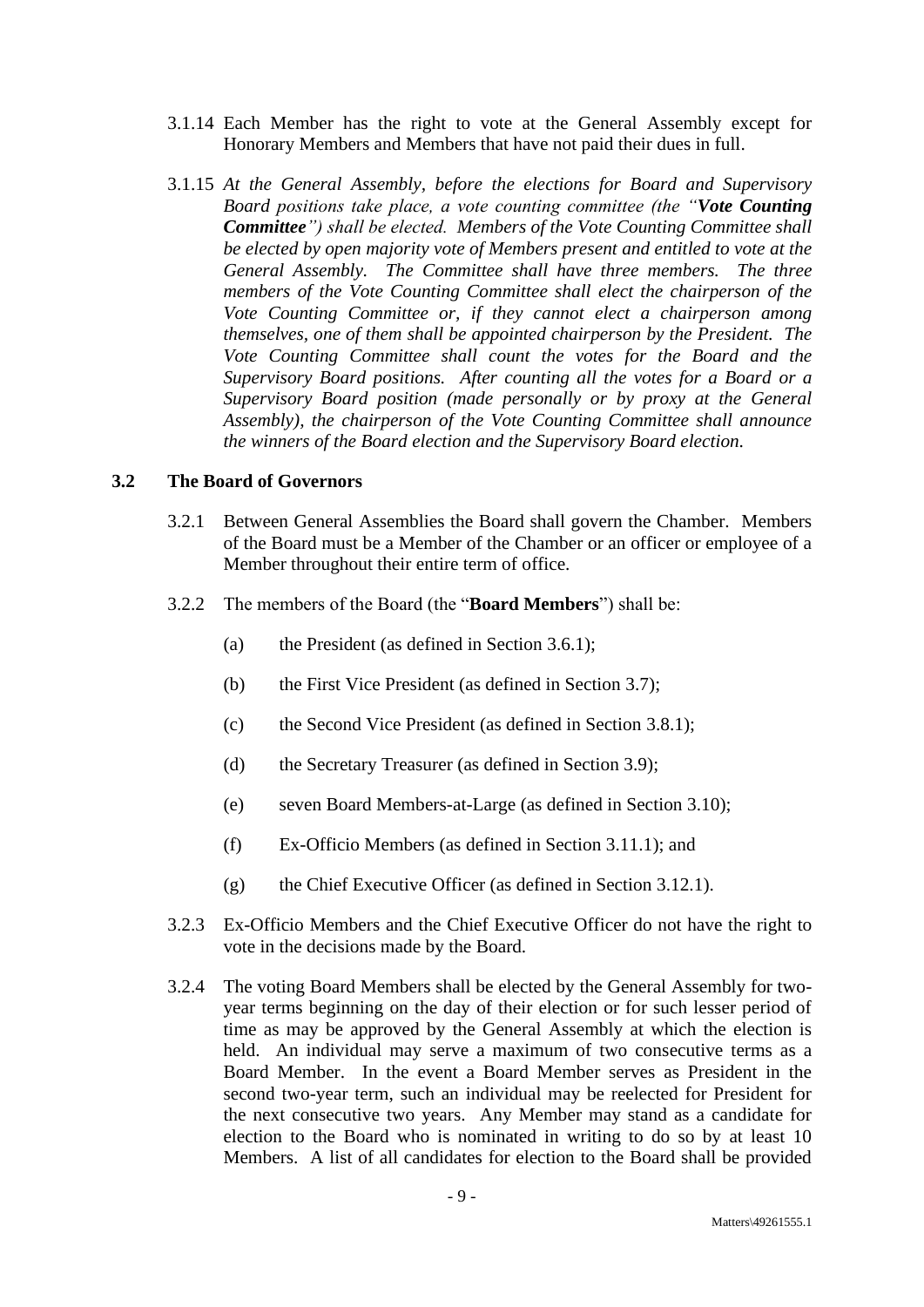to the Members at least five days prior to the relevant General Assembly. Each candidate shall indicate his or her agreement to the existing Election Rules (as defined in Section [3.14.2\(c\)\)](#page-18-1) as approved by the Board in accordance with the provisions of Section [3.2.8\(b\)](#page-12-0) by signature thereto. The Election Rules shall be available no later than 60 days prior to the relevant General Assembly. No individual may serve on the Board who is not physically present in Hungary for at least nine months per year.

- <span id="page-11-0"></span>3.2.5 Individuals shall be elected to the Board by simple majority of votes in a written secret ballot at the General Assembly. Elections of Board Members shall be staggered so that approximately one half of the Board is elected each year. Election Rules (as defined in Section [3.14.2\(c\)\)](#page-18-1) for Board positions shall be proposed by the Elections Committee for consideration and approval by the Board. In connection with the election of a Board Member referred to in  $3.2.2(a)$ , [\(b\),](#page-10-2) [\(c\)](#page-10-3) and [\(d\)](#page-10-4) above, in any case in which the vote results in a tie regarding all of the candidates or the first two (2) candidates receiving the most votes, there shall be a second vote. The individual receiving the most votes in the course of such second vote shall be elected as a Board Member. With respect to the election of Board Members-at-Large, the candidate(s) who received the most votes shall be elected to the open position(s), in an order corresponding to the number of votes received. In any case in which the vote results in a tie regarding the remaining open position, there shall be a second vote. The second vote shall include only such candidates who received an equal number of votes regarding the remaining open position in the first vote. The individual receiving the most votes regarding the remaining open position in such second vote shall be elected as a Board Member-at-Large.
- 3.2.6 The Board shall provide a report to the Chamber each year (the "**Annual Report**").
- 3.2.7 Board Members shall serve without compensation, except for the Chief Executive Officer.
- 3.2.8 The Board's jurisdiction shall be:
	- (a) Supervision of the work of the Chamber, especially:
		- (i) upholding the interests of the Chamber and that of the Members;
		- (ii) formation or alteration of Chamber positions on issues;
		- (iii) cooperation and coordination of standpoints with other organizations;
		- (iv) authorizing lobbying initiatives and activities; and
		- (v) establishing Standing and Ad Hoc Committees of Board Members and/or regular Members and appointing their chairpersons and other members of such Committees.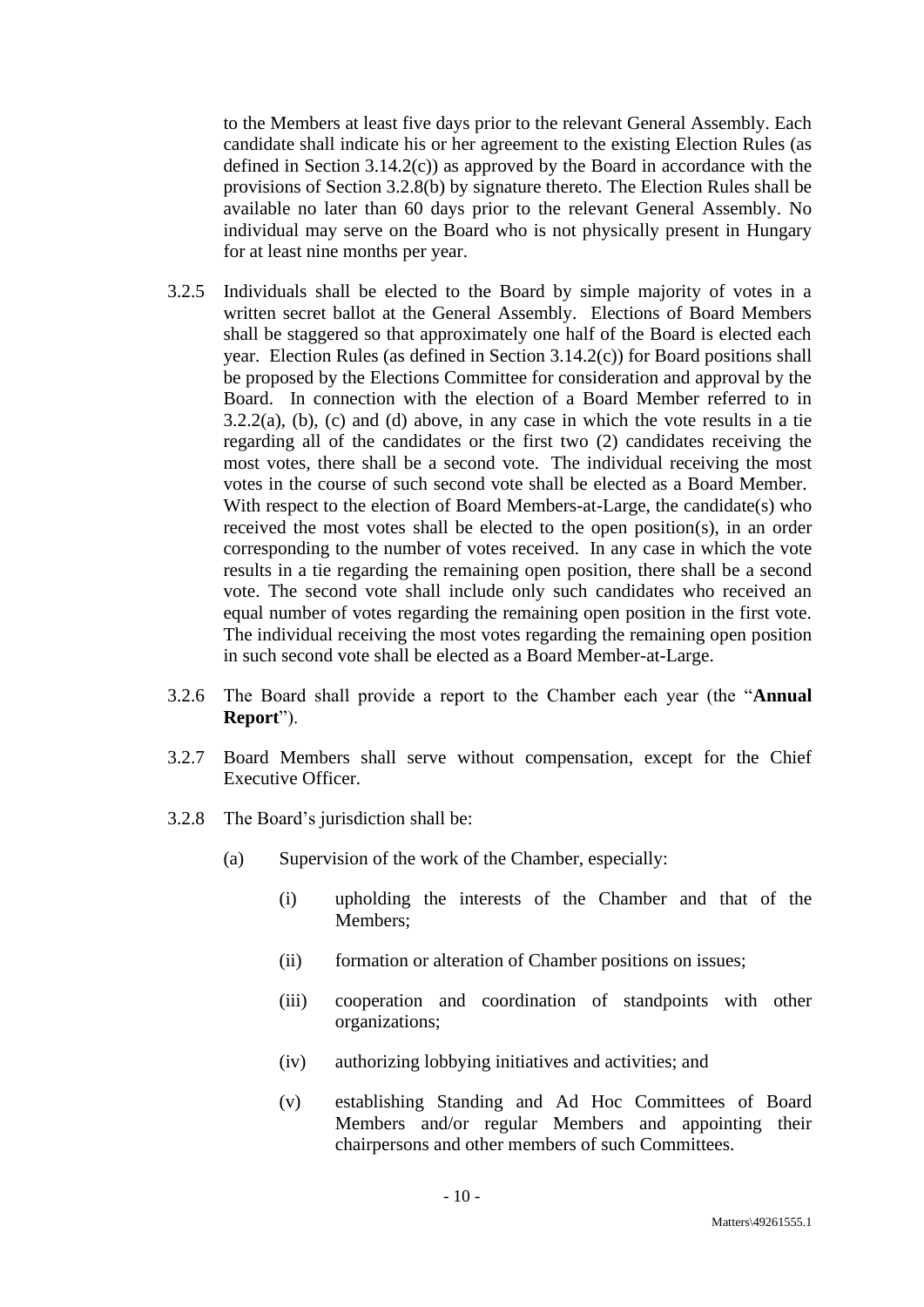- <span id="page-12-0"></span>(b) approving the adoption of and any changes to, the Election Rules – including but not limited to rules on electric voting - as proposed by the Elections Committee, the procurement policy, the code of ethics and business practices, the lobbying policy, or the operational authority and accountability matrix of the Chamber from time to time (together referred to as the "**Key Policies**") provided that in each such case such adoption and/or approval shall require a majority of two thirds or more of the total number of all of the Board Members entitled to vote;
- (c) managing the international activities of the Chamber;
- (d) making decisions on possible cooperation with other national and international organizations;
- (e) making decisions on employment of the Chief Executive Officer, terminating the Chief Executive Officer's employment and practicing employer's rights on behalf of the Chamber over the Chief Executive Officer;
- (f) *making decisions on applications for membership in the Chamber*;
- (g) approval of an ongoing supervision of any current or proposed (as relevant) annual budget of the Chamber and the acceptance of the budget report in respect of any prior annual budget;
- (h) determining the annual membership fee;
- (i) changing the seat of the Chamber;
- (j) selecting auditor(s) to examine the correctness of the balance sheet according to Hungarian accounting standards;
- (k) nominating and electing Ex-Officio Members (as defined in Section [3.11.1\)](#page-15-1);
- (l) approving the annual financial statements of the Chamber;
- (m) *determining the criteria pursuant to which membership status is granted; and*
- (n) *deciding on the expulsion of a Member*.

## <span id="page-12-1"></span>**3.3 Board Meetings**

- 3.3.1 The Board shall decide on the schedule of its meetings and shall meet whenever required.
- 3.3.2 Board meetings shall be convened and chaired by the President. If the President is unable to convene or chair a Board meeting the First Vice President shall convene and chair the meeting. If the President and the First Vice President are unable to convene and chair the meeting, the Second Vice President shall convene and chair the meeting. If the President, the First Vice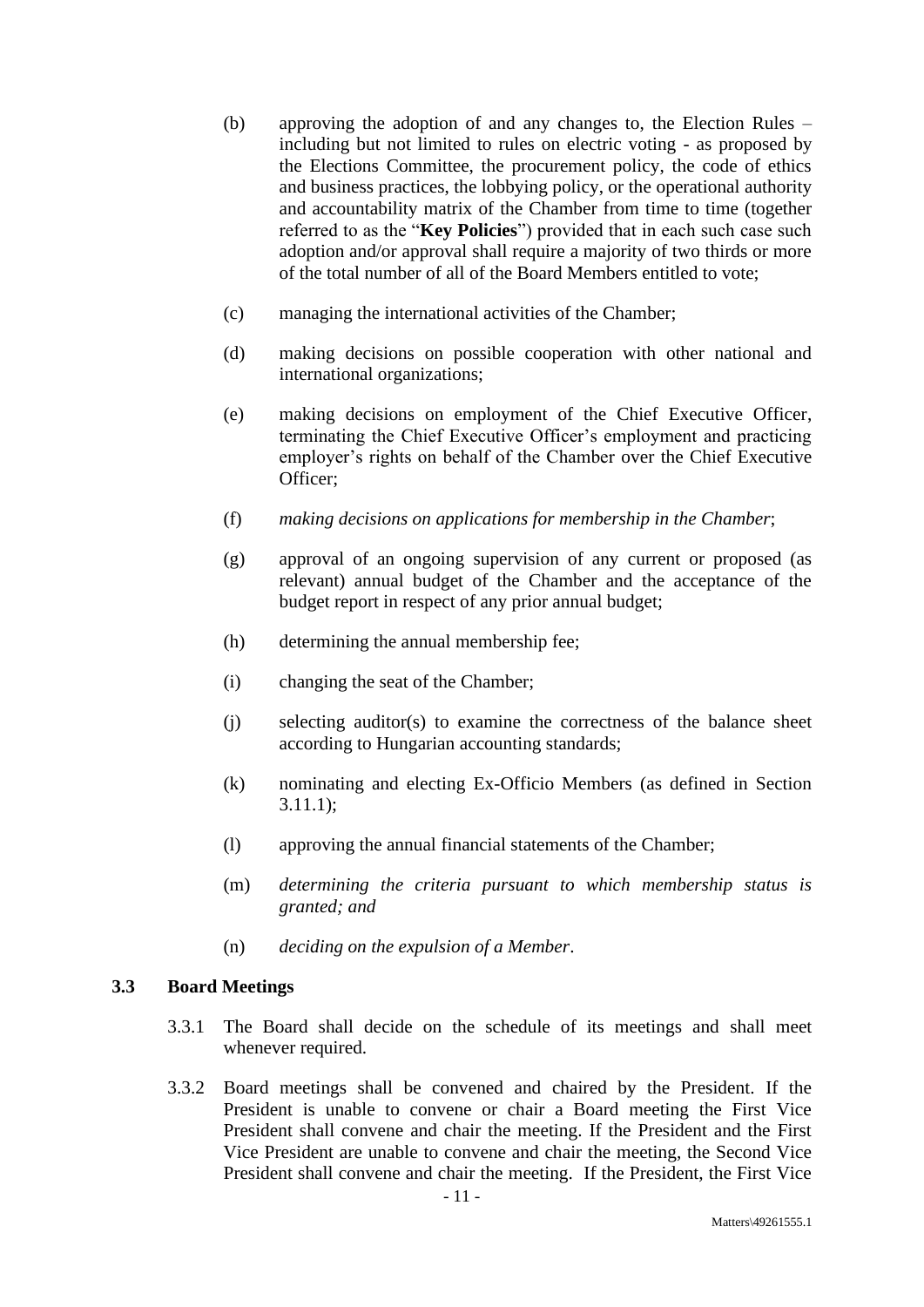President and the Second Vice President are unable to convene and chair the meeting, another Board Member shall convene and chair the meeting.

- 3.3.3 If one third of the Board requests a Board meeting in a notice to the President which indicates the purpose of such meeting, the President is obliged to call such meeting.
- 3.3.4 An invitation to each Board meeting which sets forth the date and agenda of the meeting shall be sent to each Board Member by the Chief Executive Officer at least five days before such meeting is to take place.
- 3.3.5 Board meetings may take place in person, by telephone conference call, by videoconference or any combination thereof.
- 3.3.6 Board Meetings shall have a quorum if more than half of the Board members entitled to vote are present.

#### **3.4 Voting**

- 3.4.1 *The Board shall make its decisions by open simple majority vote of Board Members present that are entitled to vote save for a decision on the matter set out in Section [3.2.8\(n\),](#page-12-1) which requires a 2/3 majority of the votes of the Board Members present. Minutes must be taken of the meetings of the Board and shall be kept at the Chamber Office. Board Members cannot be represented by proxy.*
- 3.4.2 Board Members who have a direct financial interest in a procurement decision of the Board must recuse themselves from both the Board discussion of such decision and the Board vote on such decision.

## <span id="page-13-0"></span>**3.5 Termination of the Board Member's Term**

- 3.5.1 A Board Member's term is terminated if:
	- (a) such Board Member's term expires;
	- (b) such Board Member resigns;
	- (c) a decision of a court on the detention of such Board Member takes legal effect;
	- (d) such Board Member passes away;
	- (e) such Board Member is recalled by the General Assembly; or
	- (f) such Member ceases to be a Member or an officer or employee of a legal entity Member of the Chamber.
- 3.5.2 Vacancies on the Board
	- (a) *In the case of a vacancy of the position of a Board Member prior to the expiration of such Board Member's term, an extraordinary General*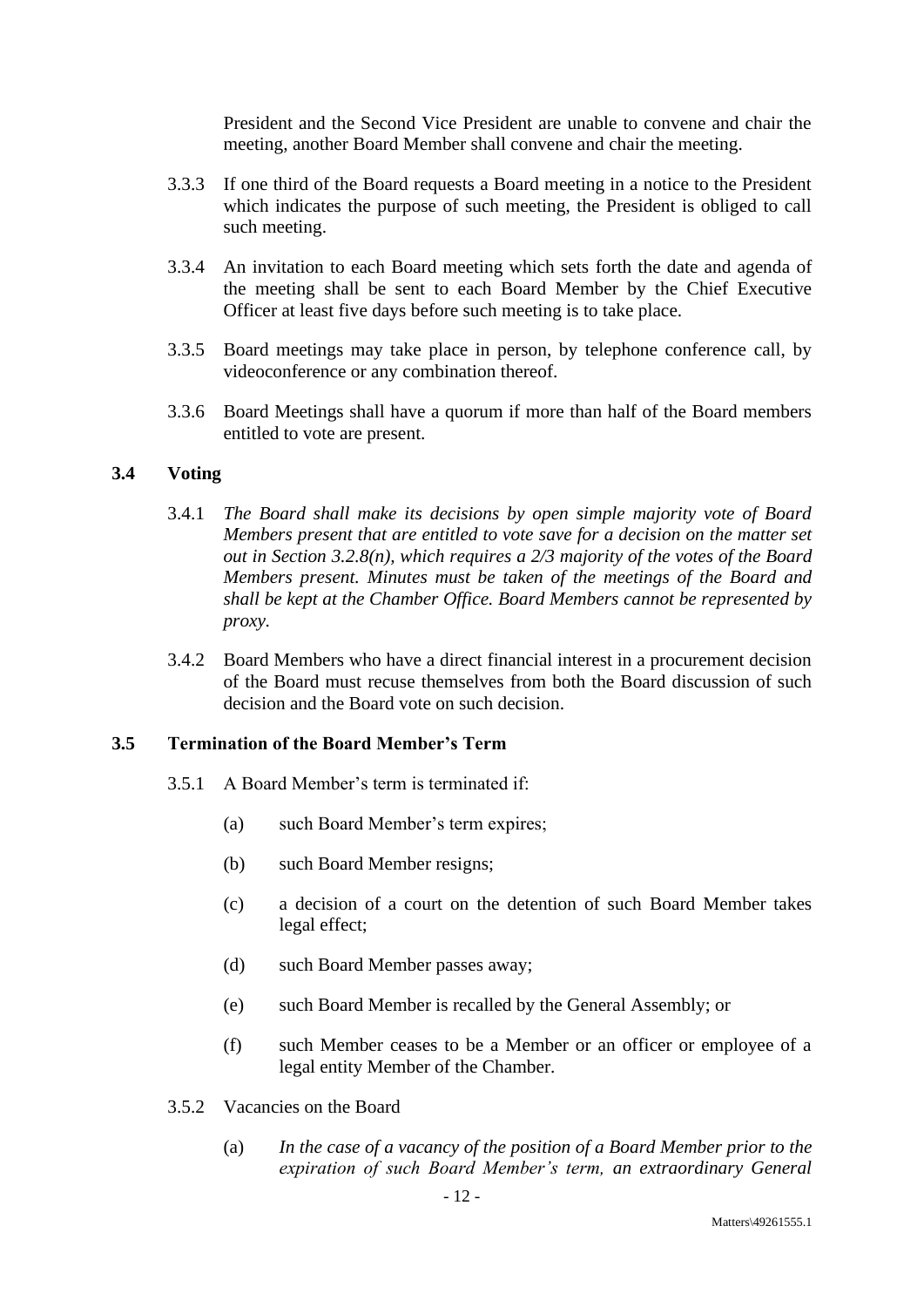*Assembly shall be convened in order to elect a new Board Member for the vacant position.*

(b) Any vacancy in the position of the Chief Executive Officer shall be filled by the Board and the new Chief Executive Officer shall immediately become an Ex-Officio Board Member.

# <span id="page-14-3"></span>**3.6 President**

- 3.6.1 The General Assembly elects one person as the president of the Board (the "**President**") and the President shall also be the chairperson of the Board.
- 3.6.2 The President may assign the President's right to represent the Chamber to other Board Members.
- 3.6.3 The President is entitled to make a decision on any issue that does not fall within the exclusive competence of the General Assembly or that of the Board. The President shall ensure that General Assembly and Board decisions are executed.
- 3.6.4 The President is entitled and responsible for convening the General Assembly.
- 3.6.5 The President shall jointly manage the Chamber's public relations with the Chief Executive Officer and shall promptly notify the Board of all public relations positions.

## <span id="page-14-0"></span>**3.7 First Vice President**

The General Assembly elects one person as the first vice president of the Board (the "**First Vice President**"). The responsibilities of the First Vice President shall be determined by the Board.

## <span id="page-14-1"></span>**3.8 Second Vice President**

- 3.8.1 The General Assembly elects one person as the second vice president of the Board (the "**Second Vice President**").
- 3.8.2 *The tasks and responsibilities of the Second Vice President shall be determined by the Board.*

## <span id="page-14-2"></span>**3.9 Secretary Treasurer**

The General Assembly elects one person as secretary treasurer of the Board (the "**Secretary Treasurer**"). The Secretary Treasurer shall have responsibility for overseeing monies collected or received for the use of the Chamber. The Secretary Treasurer shall oversee the financial situation of the Chamber and shall oversee the keeping of correct accounts by the Chamber in lawful form. The Secretary Treasurer shall deliver over to its successor all books of account of the Chamber.

## <span id="page-14-4"></span>**3.10 Board Members-at-Large**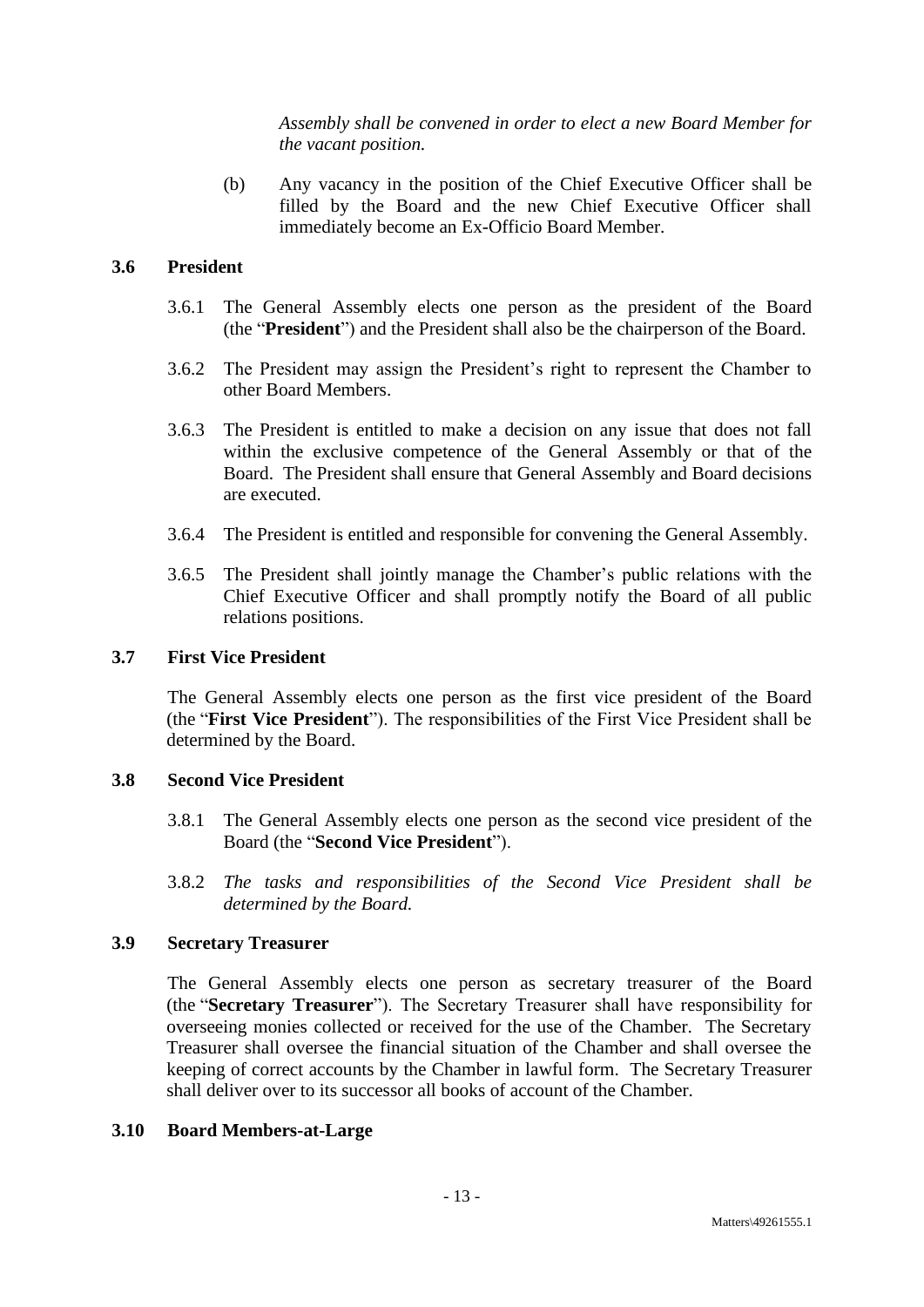Seven persons shall be elected as additional members of the Board (the "**Board Members-at-Large**"). The Board Members-at-Large shall work with the other Board Members to ensure the effective running of the Chamber.

## <span id="page-15-1"></span>**3.11 Ex-Officio Members**

- 3.11.1 The two preceding Presidents of the Chamber and the Commercial Counselor of the United States Embassy in Hungary together with such other Members as the Board may elect shall be ex-officio Board Members (the "**Ex-Officio Members**").
- 3.11.2 Ex-Officio Members may attend the events of the Chamber, meetings of the Board and the General Assembly. Ex-Officio Members shall not be entitled to vote at Board meetings or the General Assembly by virtue of their status as Ex-Officio Members.

## <span id="page-15-0"></span>**3.12 Chief Executive Officer**

- 3.12.1 The Board elects one person as the chief executive officer of the Chamber (the "**Chief Executive Officer**"). The Chief Executive Officer shall be an employee of the Chamber and shall be responsible for the functioning of the Chamber Office. All other employees of the Chamber shall report to the Chief Executive Officer.
- 3.12.2 The Chief Executive Officer shall take part in formulating and implementing the Chamber's mission and strategy and shall be responsible for the day-today functioning of the Chamber.
- 3.12.3 The Chief Executive Officer shall attend the meetings of the Board and the General Assembly in an advisory capacity and shall participate in the General Assembly as co-chairperson.
- 3.12.4 Subject to Section [4.4.1,](#page-20-0) the Chief Executive Officer shall represent the Chamber before third persons.
- 3.12.5 The Chief Executive Officer shall practice employer's rights vis-à-vis the Chamber's other employees.
- 3.12.6 At Board meetings, the Chief Executive Officer reports to the Board. Other than at Board meetings, the Chief Executive Officer reports to the President.
- 3.12.7 The Chief Executive Officer shall jointly manage the Chamber's public relations with the President and shall promptly notify the Board of all public relations positions.
- 3.12.8 The Chief Executive Officer shall have ultimate responsibility for monitoring the financial situation of the Chamber and shall present financial reports at least semi-annually to the Board.
- 3.12.9 Should the Chief Executive Officer be prevented from performing his/her duties or be absent, or in case of the position being vacant, the Board shall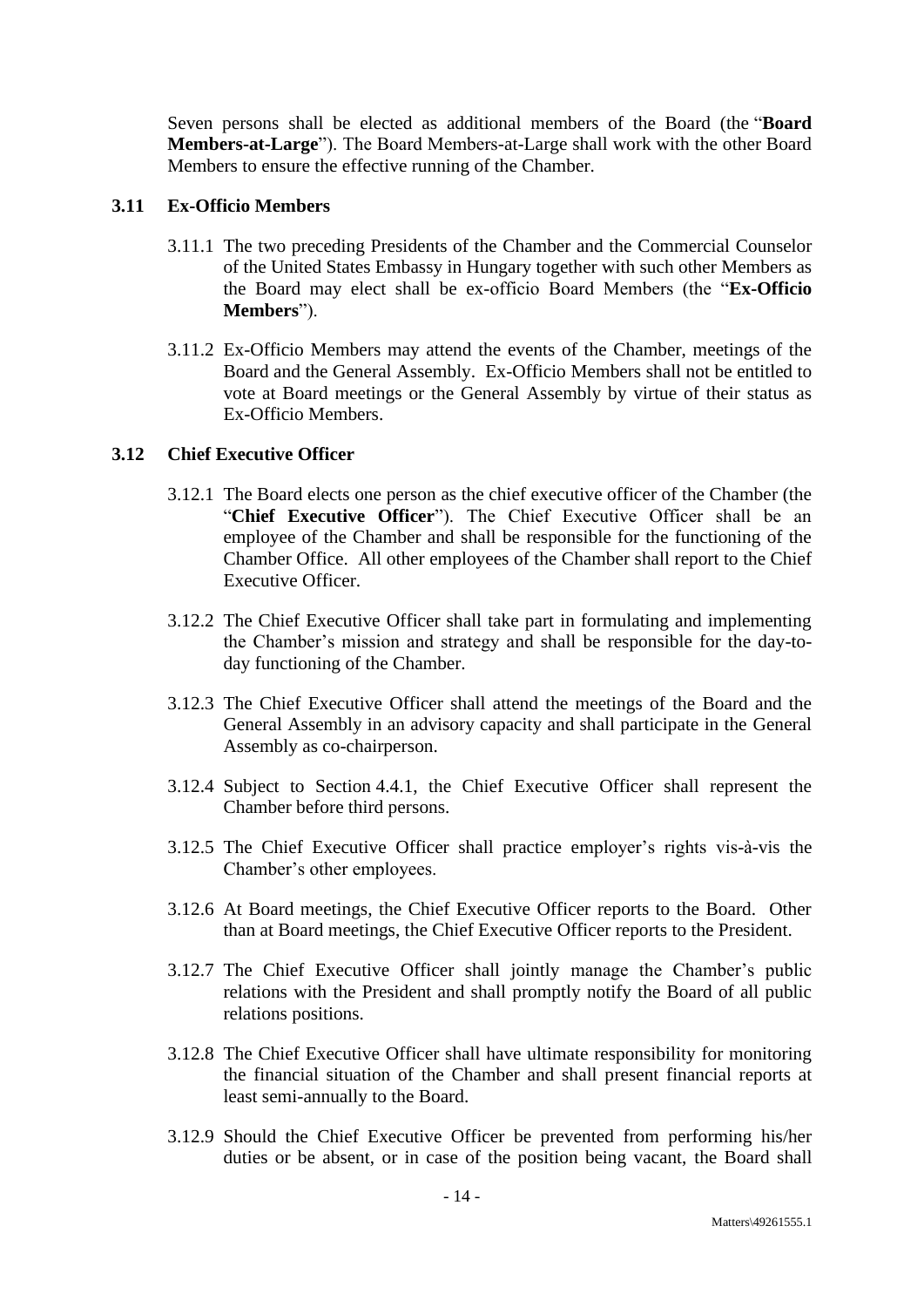appoint a person to serve as a substitute in the position of the Chief Executive Officer and perform the activities of the Chief Executive Officer.

#### **3.13** *Supervisory Board*

- 3.13.1 *In order to protect and promote the interests of the Chamber, the Board (including the Executive Committee, the Elections Committee or any Committee created by the Board for the purposes of assisting the Board in the fulfillment of its duties regarding the operation and management of the Chamber) and the Chief Executive Officer are supervised by the supervisory board ("Supervisory Board"). The Supervisory Board is responsible for ensuring compliance of the management and operation of the Chamber with applicable laws, the Constitution and By-Laws of the Chamber and the decisions of the Chamber.*
- 3.13.2 *The Supervisory Board is composed of two members among whom one is the chairperson of the Supervisory Board (the "Chairperson"). The members of the Supervisory Board are elected by the General Assembly for a three-year term. An individual may serve a maximum of two consecutive terms as a member of the Supervisory Board.*
- 3.13.3 *Any private individual Member or officer or employee of a Member may be elected to the position of member of the Supervisory Board. In addition to the conflict of interest rules of the Civil Code applicable to the members of the supervisory board, Honorary Members, the Board Members, the Chief Executive Officer and chairs of Committees or Policy Task Forces or employees of the Chamber may not be members of the Supervisory Board.*
- <span id="page-16-0"></span>3.13.4 *The members of the Supervisory Board shall be elected by a simple majority of the votes present in a written secret ballot at the General Assembly in accordance with the Election Rules (as defined in Section [3.14.2\(c\)\)](#page-18-1). The candidates who receive the most votes shall be elected to be the members of the Supervisory Board, in an order corresponding to the number of votes received. The candidate who receives the most votes shall be elected as the Chairperson. In the event the vote results in a tie regarding a position on the Supervisory Board, a second vote shall be held. The second vote shall include only such candidates who received an equal number of votes regarding the remaining open positions during the first vote.*
- 3.13.5 *The first members of the Supervisory Board are as follows:*
	- (a) *The Chairperson: dr. Andrea Jádi Németh (address: 1121 Budapest, Adorján út 6/a.);*
	- (b) *The member of the Supervisory Board: David Young (address: 1021 Budapest, Heinrich István utca 6.).*
- 3.13.6 *The provisions of Section [3.5.1](#page-13-0) shall apply to the termination of the mandate of the members of the Supervisory Board, with the exception that the mandate of a member of the Supervisory Board shall not terminate if such member*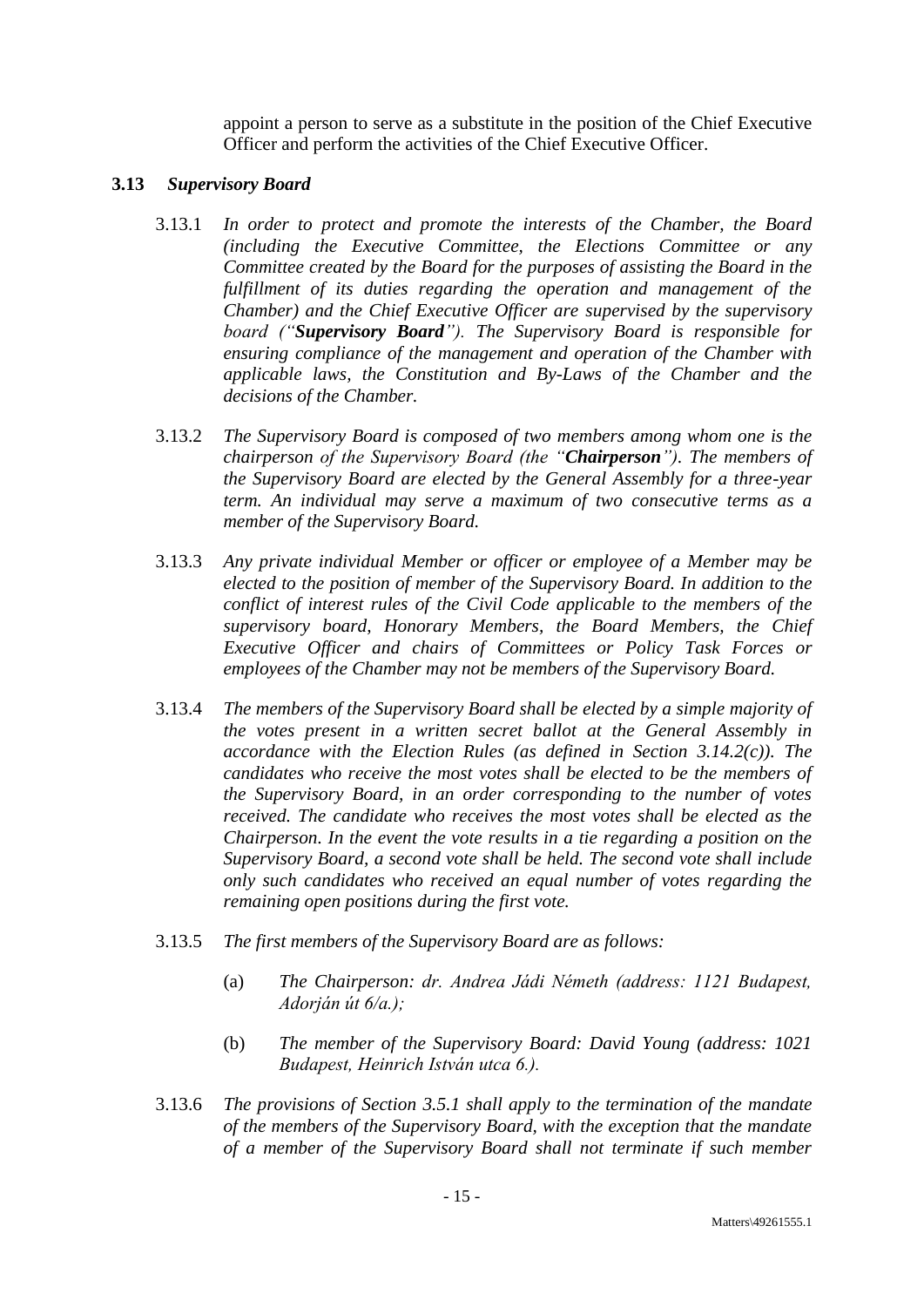*ceases to be a Member of the Chamber or an officer or employee of a legal entity Member of the Chamber.*

- 3.13.7 *In the case of a vacancy of a position on the Supervisory Board prior to the expiration of such Supervisory Board member's term, an extraordinary General Assembly shall be convened in order to elect a new Supervisory Board member for the vacant position.*
- 3.13.8 *The Supervisory Board shall be furnished with all proposals to be presented and discussed at each General Assembly meeting at least eight calendar days in advance of such meeting along with all material forming the basis of such proposals. The Supervisory Board shall examine the proposals to be submitted to the General Assembly and shall present its views on such proposals at the General Assembly meeting.*
- 3.13.9 *The Chairperson and the Chief Executive Officer shall meet at least three calendar days before each annual General Assembly and discuss the agenda items of the annual General Assembly meeting as well as other ongoing matters as the Chairperson may deem necessary. Furthermore, the Chairperson shall be invited to each meeting of the Board and shall be furnished with all material and proposals to be discussed at the Board meetings in advance of such meetings allowing the Chairperson reasonable time to review the material. The Chairperson shall have no voting rights at such Board meetings but shall be permitted to speak or pose questions to the Board Members. In the event the Chairperson is unable to attend a Board meeting, the other member of the Supervisory Board shall have the right to replace the Chairperson and fulfill the Chairperson's duties at such Board meeting.*
- 3.13.10 *The Supervisory Board shall have access to the documents, accounting records and books of the Chamber, and shall be entitled to request information from the Chief Executive Officer, any Board Member or employee of the Chamber on weekdays, during normal working hours, and to inspect, among other things, the Chamber's payment accounts, petty cash, securities portfolio, inventories and contracts, or to have them inspected by an independent third-party expert. The Supervisory Board shall have the right to initiate the convocation of the General Assembly or the Board if, according to the Supervisory Board, the activities of the Board or the Chief Executive Officer or other organs involved in the management of the Chamber violate applicable laws, the Constitution and By-Laws of the Chamber or the decisions of the Chamber or are otherwise contrary to the Chamber's best interests.*
- 3.13.11 *The Supervisory Board shall hold meetings when necessary but at least once a year, at least three calendar days before the annual General Assembly.*

#### <span id="page-17-0"></span>**3.14 Committees**

The Board may at its sole discretion, in addition to the committees set forth in this Section [3.14,](#page-17-0) create committees with ongoing functions ("**Standing Committees**") and committees with specific, one-off functions ("**Ad Hoc Committees**")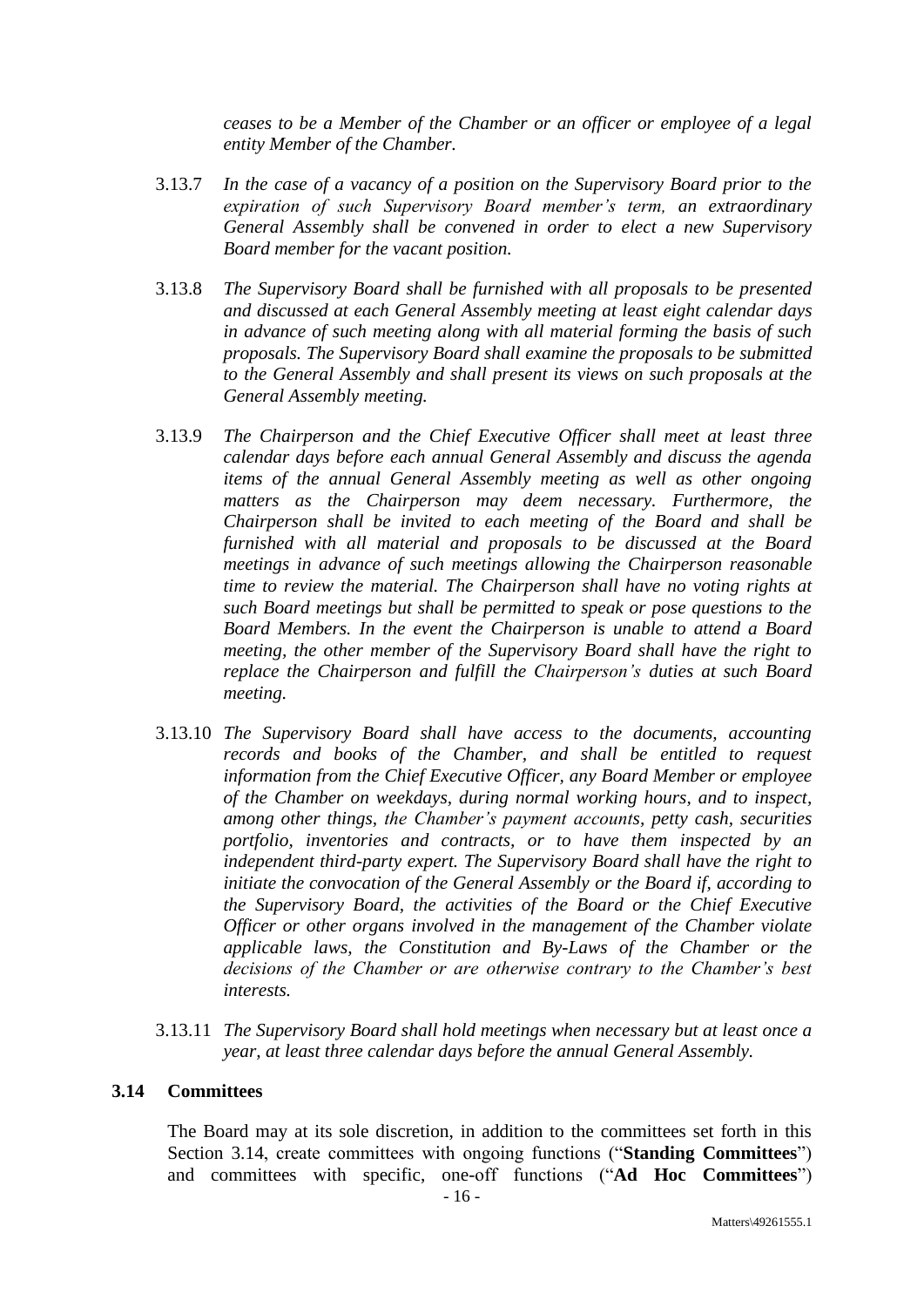(collectively referred to as "**Committees**") each comprised of Board Members and/or regular Members. Such Committees comprised only of Board Members shall be designated as "Board Committees" and all other Committees as "Chamber Committees".

# 3.14.1 Executive Committee

The Executive Committee is a consultative Standing Board Committee.

- (a) Members of the Executive Committee shall be the President, the First Vice President, the Second Vice President, the Secretary Treasurer and the Chief Executive Officer.
- (b) The meetings of the Executive Committee may be called by the President or three members of the Executive Committee. The Executive Committee shall not be obliged to meet on a minimum number of occasions and/or at pre-defined intervals but shall be expected (as a guideline) to meet on one occasion between meetings of the Board unless there are no issues presented to the Executive Committee in accordance with Section [3.14.1\(c\)](#page-18-2) for which a meeting of the Executive Committee is reasonably required.
- <span id="page-18-2"></span>(c) The main duties of the Executive Committee are to ensure the smooth operation of the Board by providing a means through which Board Members can consult, discuss and request advice in relation to specific issues (in particular human resources-related issues) prior to raising such issues at Board level, thereby freeing up more of the Board's time for strategic issues.
- (d) After each Executive Committee meeting the President, or a member of the Executive Committee appointed by the President, shall inform the other Board Members about the Executive Committee meeting and the decisions and proposals of the Executive Committee not later than the next regular Board meeting.
- <span id="page-18-1"></span><span id="page-18-0"></span>3.14.2 Elections Committee
	- (a) The Elections Committee is an Ad Hoc Chamber Committee.
	- (b) Members of the Elections Committee shall be the chairperson of the Elections Committee (who may be a Board Member or a regular Member) plus at least two regular Members of the Chamber or Board Members. None of the members of the Elections Committee may be a person participating in the election.
	- (c) *The main duties of the Elections Committee are to develop (subject to Section [3.14.2\(d\)\)](#page-19-1) and propose election rules (the "Election Rules") for the election of Board Members and the Chairperson and members of the Supervisory Board including procedures for the documentation of proxy rights, to recruit candidates for election to the Board and the*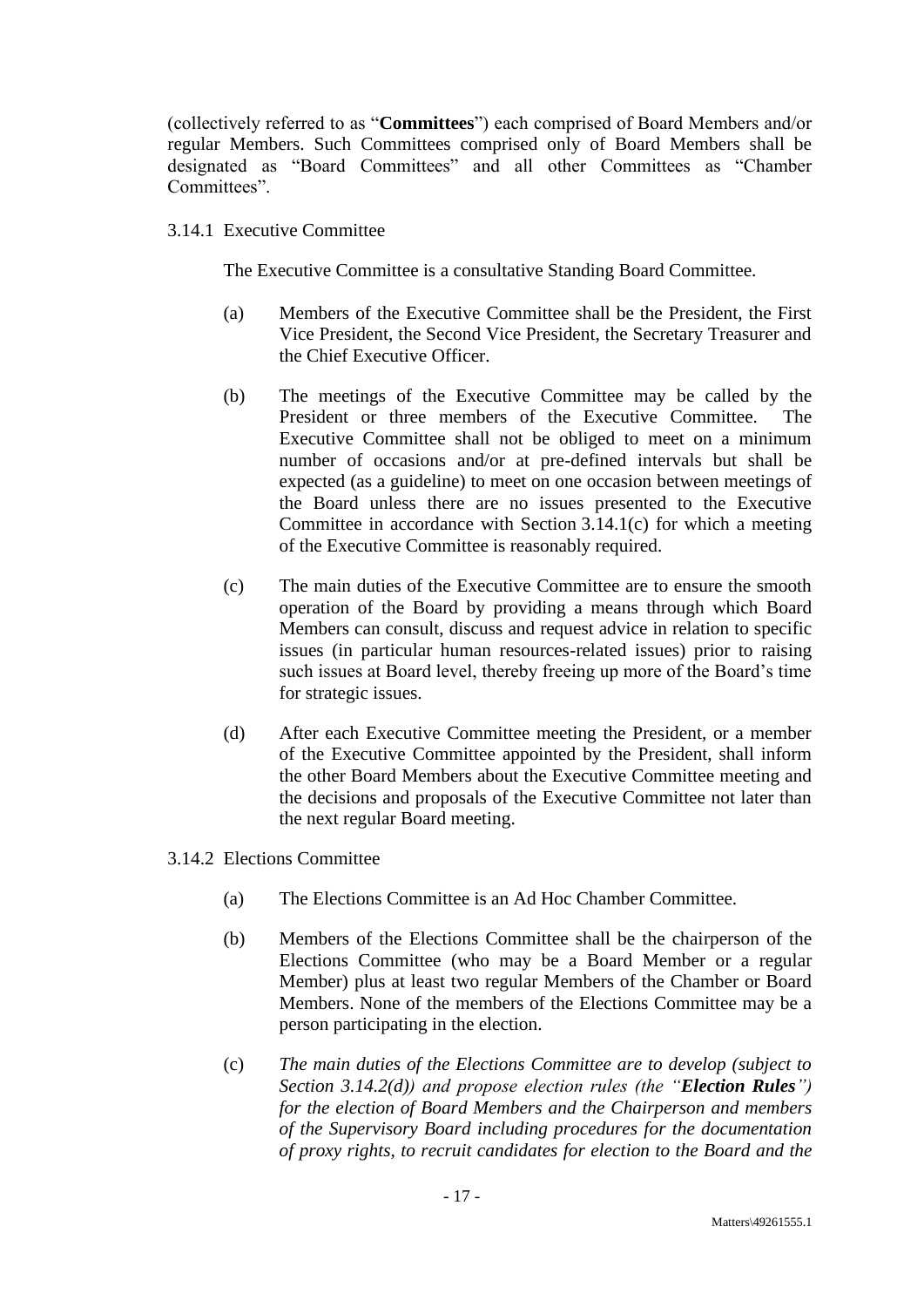*Supervisory Board, and to determine that candidates are properly nominated.*

- <span id="page-19-1"></span>(d) *All Election Rules proposed by the Elections Committee must, prior to being adopted, be approved by the Board in accordance with the provisions of Section [3.2.8\(b\).](#page-12-0) The Election Rules must not contain any provisions which conflict with, and the Board shall not approve any provisions which conflict with, any of the mandatory election provisions detailed Sections [3.2.4,](#page-10-5) [3.2.5](#page-11-0) and [3.13.4](#page-16-0) (the "Mandatory Election Rules").*
- 3.14.3 Vote Counting Committee
	- (a) The Vote Counting Committee is an Ad Hoc Chamber Committee.
	- (b) The membership and duties of the Vote Counting Committee are set forth in Section [3.1.15.](#page-10-6)

# <span id="page-19-0"></span>**3.15 Chamber Office**

The administrative and executive body of the Chamber (the "**Chamber Office**") shall be headed by the Chief Executive Officer. The Chamber Office shall carry out the goals and objectives established by the Chief Executive Officer, and shall provide services for Members and non-Members in a manner and to the extent determined by the Chief Executive Officer. The principles of operation of the Chamber Office shall be stated in an operations and procedures manual which shall be established by the Chief Executive Officer.

## **4. MISCELLANEOUS**

## **4.1 Financial Matters**

- 4.1.1 The Chamber shall fund its activities from its revenues.
- 4.1.2 Revenues of the Chamber shall include:
	- (a) membership fees;
	- (b) grants;
	- (c) participation fees;
	- (d) services;
	- (e) publications; and
	- (f) others
- 4.1.3 A membership fee shall be payable annually as determined by the Board.
- 4.1.4 The Chamber shall be responsible for its debts with its own assets. Members and Board Members shall not be liable for the Chamber's debts.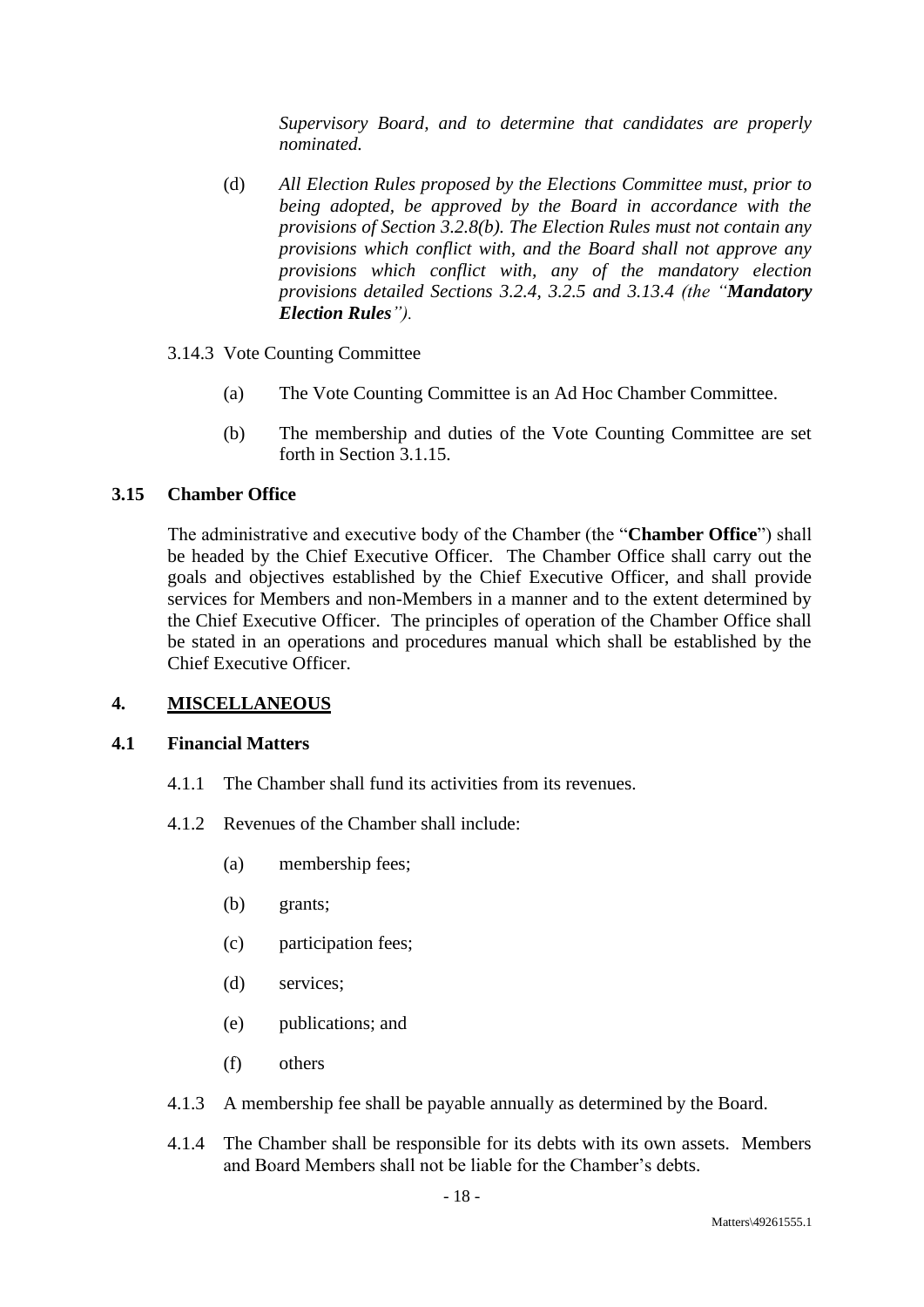## **4.2 Supervision of the Chamber**

- 4.2.1 The Prosecutor's Office shall act as the Chamber's legal supervisor.
- 4.2.2 The Court of Budapest is responsible for the registration of the Chamber.

# **4.3 Termination of the Chamber**

- 4.3.1 The Chamber's existence shall terminate if it:
	- (a) is dissolved; or
	- (b) merges with another organization; or
	- (c) announces (following a vote in favor of the same by the General Assembly) its termination.
- 4.3.2 If the Chamber's existence terminates, the General Assembly shall determine how the Chamber's assets shall be distributed after paying off the Chamber's debts.

# <span id="page-20-0"></span>**4.4 Signature Authorities and Closing Provisions**

- 4.4.1 The official signature of the Chamber shall be as follows: below the Chamber's official written pre-printed or printed name, one of the following shall sign singly on the Chamber's behalf: the President, the First Vice President, the Second Vice President, the Secretary Treasurer and the Chief Executive Officer.
- 4.4.2 The signature authorities of the Chamber are subject also to internal rules and guidelines approved from time to time by the Board.
- 4.4.3 Any action made by any entity of the Chamber infringing the Constitution and By-Laws may be questioned by any Member in a judicial proceeding within 30 days of such Member receiving knowledge thereof.
- 4.4.4 With respect to issues not regulated in the Chamber's Constitution and By-Laws, the provisions of the Civil Code and the Civil Organizations Act shall apply.